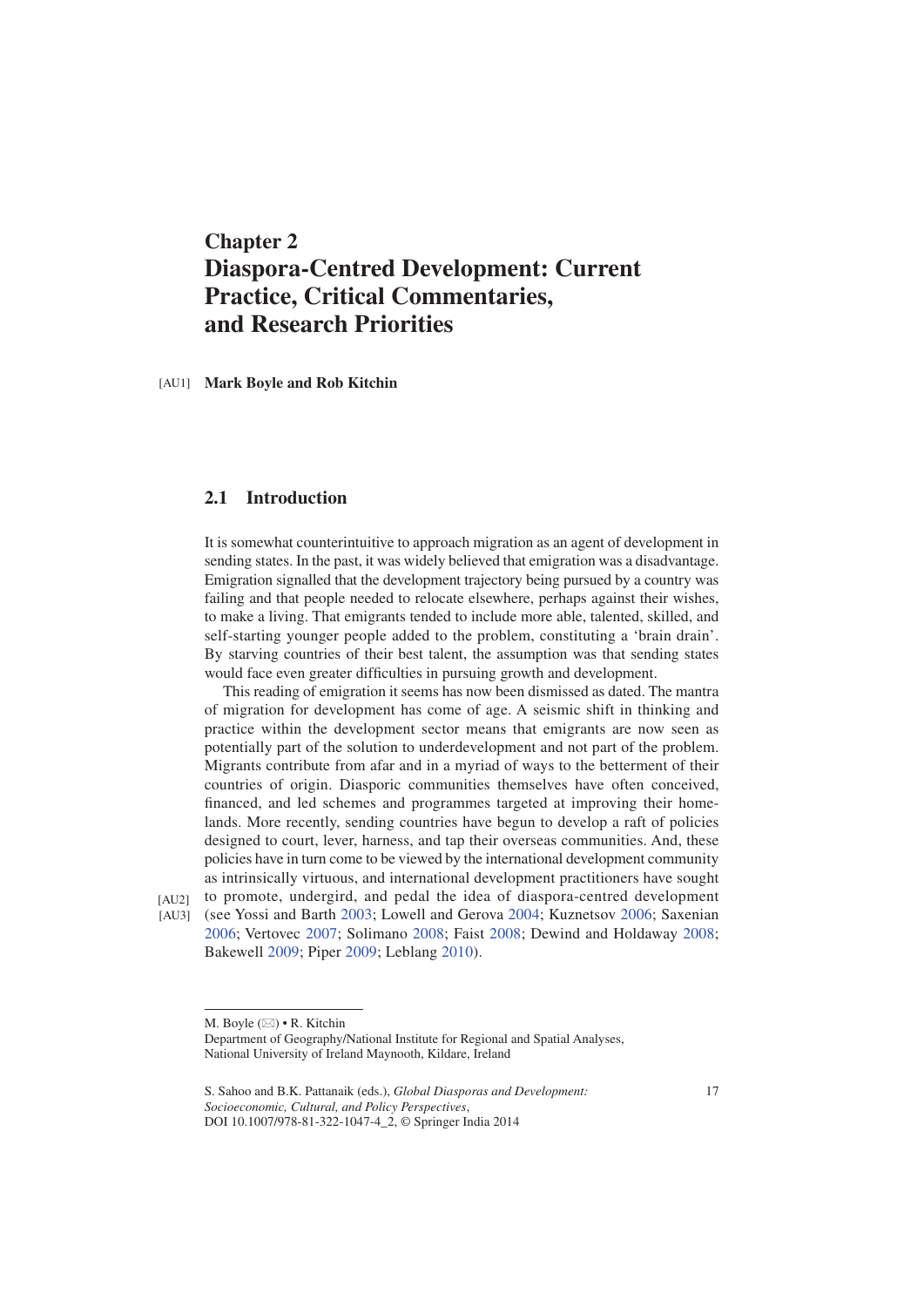$[AL14]$ 

 Countries which actively harness diaspora in the service of development often prepare and are guided by a diaspora strategy. A diaspora strategy is a formal and explicit policy initiative or series of policy initiatives enacted normally by a sending state, or its peoples, aimed at fortifying and developing relationships with expatriate communities, diasporic populations, and foreign constituencies who share a special affinity. Diaspora strategies are most commonly pursued by poor and middle-income countries from the global south. Examples include Armenia, India, Mexico, China, Chile, Argentina, South Africa, Jamaica, El Salvador, Nigeria, South Africa, Tunisia, Ghana, and Morocco. But more affluent countries in the global north with large diaspora populations are also expressing an interest, including Israel, Scotland, Ireland, as well as more developed nations in the south such as Australia, New Zealand, South Africa, and Singapore. Whilst the forms of development being pursued vary in each case, the essential logic underpinning diaspora engagement remains the same: overseas communities have resources and attachments which, if harvested properly, have the potential of accelerating economic growth and development in the home country (Kutzensov 2006; Levitt and Jawroski 2007; Gamlen 2008; Newland 2010; Aikins and White 2011; Boyle and Kitchin 2011).

This chapter provides a review of current practice and reflects upon some emerging areas of critique. Discussion is organized around four principal sections. Sect. 2.2 will chronicle the motives that have led many countries to approach their diaspora as a resource. Sect. 2.3 will then examine the ways in which countries have built new domestic institutions to engage diaspora communities and have sought to intervene in different ways. Attention will then turn in Sect. 2.4 to an exploration of six areas through which diaspora can make a difference: as donors, investors, knowledge networks, markets, brain circulation, and ambassadors. In each case, exemplar diaspora strategy programmes, schemes, and instruments will be identified. Unfortunately, to date diaspora-centred development has tended to be promoted, celebrated, and embraced rather uncritically. In Sect. 2.5 therefore, six areas of emerging critique will be identified and discussed at length. For ease of explication, these six realms of critique will bear the titles: the intellectual deficit, the cottage industry, the chosen few, the citizenship challenge, stakeholder disalignment, and development for whom. The chapter concludes that if the scholarly community is to contribute meaningfully to improvements in the number, scale, equity, inclusivity, sustainability, effectiveness, and quality of diaspora for development projects, a number of new research competencies will be required.

#### **2.2 The Turn to Diaspora-Centred Development**

 Why at this historical moment are a growing number of sending countries seeking to develop explicit and systematic strategies aimed at creating, managing, and energizing relationships with their diasporic populations? It is clear that push factors are coming from three constituencies: diaspora communities themselves, sending state governments, and agencies within destination states.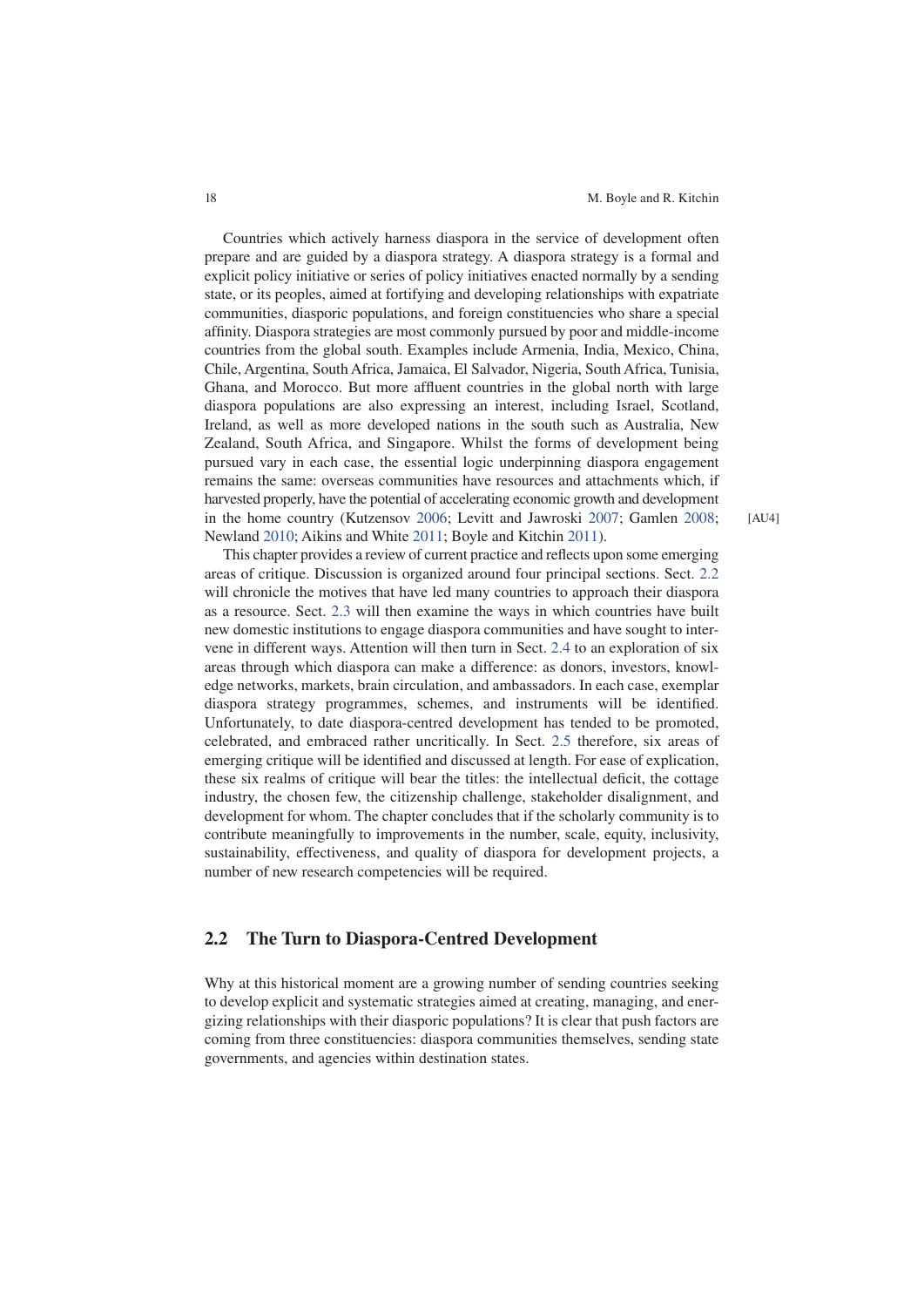#### 2 Diaspora-Centred Development: Current Practice, Critical Commentaries…

 Now displaying a heightened awareness of their roles and potential, diasporic populations are self-organizing and creating a range of new institutional structures to deploy their efforts to best effect. The interdisciplinary field of transnational studies has revealed the many ways in which migrant communities can impact upon public, private, and voluntary institutions in their countries of origin (Appadurai 1997; Ong 1999; Pries 1999; Barkan 2003; Vertovec 2003; Tarrow 2005). From hometown associations to agricultural cooperatives, from charities to advocacy groups, from churches and religions to learned medical and scientific academies, from SMEs to pension funds, from political parties to national arts and cultural institutions, from electoral systems to citizenship laws, from terrorist organizations to peace-keeping missions, from satellite TV media to social networking sites, and from university alumni projects to technology transfer, it is clear that diasporic communities have moulded and are moulding their homelands in ways which we are only now understanding. And arguably, they are doing so more reflexively, purposefully, and creatively than hitherto.

 For sending states, interest in engaging diasporic populations normally originates in trigger events which arise in one of four policy fields, of which economic development is but one. In addition to development imperatives, sending states are being provoked to action on grounds of nation building, citizenship, and demographic trends. Firstly, whilst historically diasporic groups have played a significant role in nation and state building projects in the homeland and historically nations and states have looked to diasporic groups to promote their interests overseas, the twenty-first century is witnessing a new wave of nation and state building, and as a corollary a fresh and novel impetus for new migrant contributions to and on behalf of political, social, and cultural causes in the homeland. Secondly, growing international migration is challenging the models of citizenship adopted in many sending states, leading to a revisiting and clarification of emigrants' entitlements and obligations and, in some cases, to the introduction of entirely fresh categories of citizenship. Albeit tempered by fears of geopolitical instability and security concerns, yet ever more states are permitting forms of dual and even multiple citizenship. Finally, demographic trends, particularly in low birth rate countries, are leading some countries to engage even more actively in the search for global talent. In the context of tensions over the scale of immigrant inflows, courting the diaspora as a source of brain gain has become something of a preferred policy solution to skills shortages.

 For Ireland, diaspora strategy was initially conceived as an opportunity to spend the fiscal surpluses of the Celtic Tiger boom economy (1993–2007) on the protection and welfare of vulnerable and forgotten overseas migrants, but in the wake of the country's economic meltdown (2007–present), diaspora knowledge networks and diaspora tourists are becoming ever more important; for Israel, motivation derives principally from the desire to protect and defend the right of the state of Israel to exist; for Scotland, concern initially was with low fertility levels and the social, economic, political, and cultural consequences of a shrinking population; for New Zealand, the diaspora is seen as a means of countering geographical isolation from the global economy; for Armenia, the diaspora is being seen as a resource in the reassertion and reclamation of a post-Soviet national identity and trajectory; for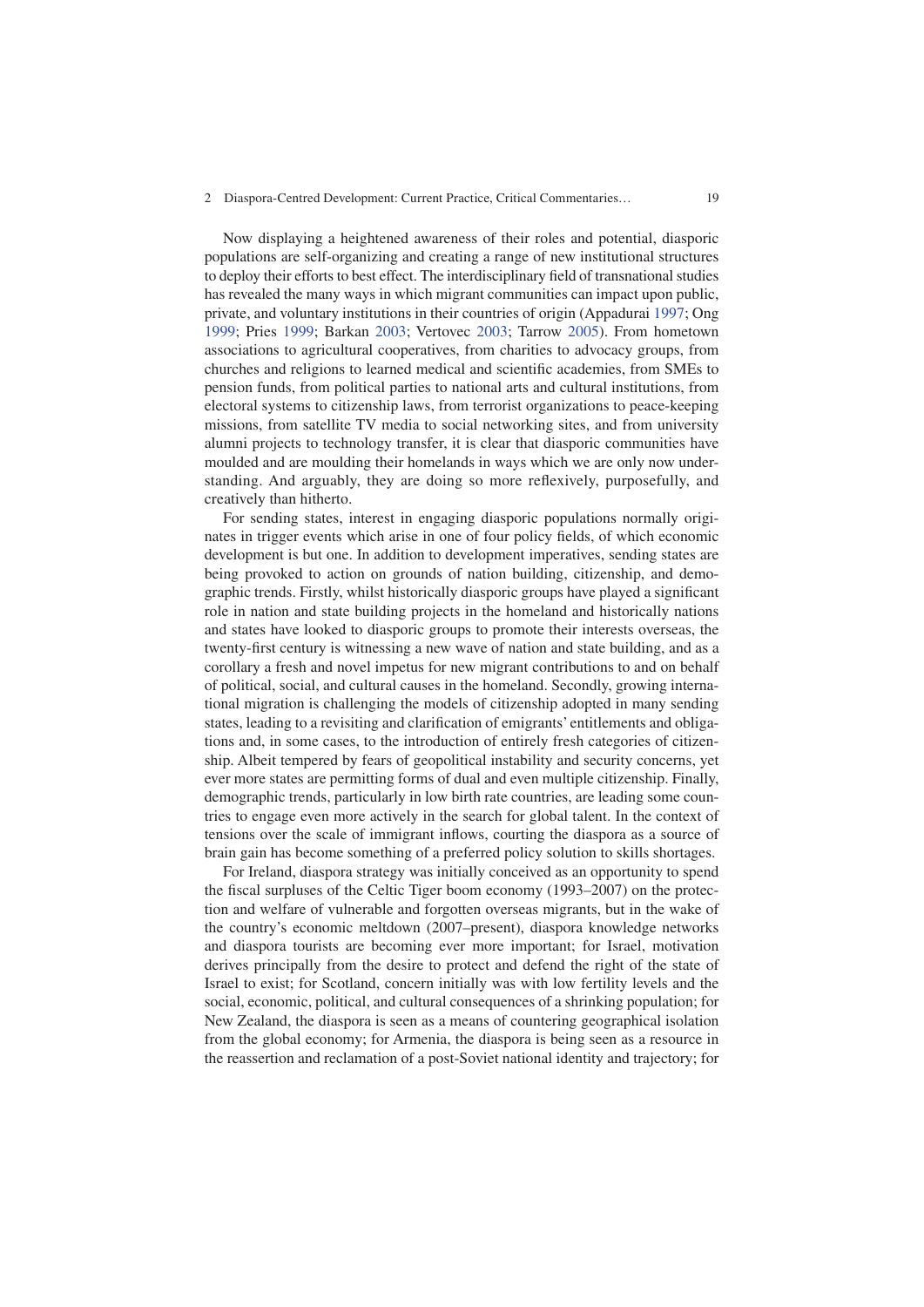India and China, diasporic groups are being deployed to broker integration into the global economy at a moment when the global distribution of power is being realigned; whilst for Mexico, the efficient harnessing of diasporic remittances is being promoted to counter the effects of population flight from the global south.

 It is common for diaspora strategies to broaden out from their point of origin and to populate all three policy fields. Quite how the point of departure (the specific policy fi eld and particular triggers) of any diaspora strategy enables and constrains the subsequent rolling out of this strategy remains to be understood.

 Finally, diaspora-centred development is also now being promoted and championed by a whole raft of agencies and institutions in destination states and in particular in the global north. In no particular order, these include:

- The World Bank **'Knowledge for Development Programme'** , which has supported many collaborative policy workshops and exchanges (recent collaborative events have been held in Buenos Aires, Santiago, Washington, DC, New York, New Delhi, Boston, and Toronto).
- **IdEA:** In May 2011 in the United States, and at the behest of Hilary Clinton, the Secretary of State's Office of the Global Partnership Initiative (GPI), in collaboration with the Migration Policy Institute (MPI), launched the International diaspora Engagement Alliance (IdEA) at the first ever Secretary's Global Diaspora Forum.
- **The MacArthur Foundation**, which funded a major research programme titled 'Towards a new generation of diaspora strategies', exploring the role of Diaspora in the Development of Institutions in Sending States (focusing mainly upon India, Mexico, Russia, and Nigeria).
- **Diaspora Matters** , a not-for-profi t company based in Dublin, Ireland, has produced a global diaspora strategies toolkit (2011), a new physical and virtual for a designed to share best practice in the design and implementation of diaspora strategies (live from May 2011).
- The **M4D (Migrant for Development)** portal is a new joint EU and UNDP website designed to share best practice in diaspora engagement.
- The IOM and MPI **Roadmap for Engaging Diasporas in Development** published in 2012 represents a summation of those organizations' thinking on the topic and stands as the definitive guide to all stakeholders preparing diaspora-engaging programmes.
- **The Economist's special edition in 2012 titled the 'Magic of Diasporas' has** proven a well-cited and quoted document and would appear to be influential within policy circles.

# **2.3 Designing Diaspora Strategies**

 Whilst it is relatively easy to identify branches of state which deal with immigration, it is more difficult to establish who governs over matters of emigration. Cognate state departments and administrative units, such as prime minister's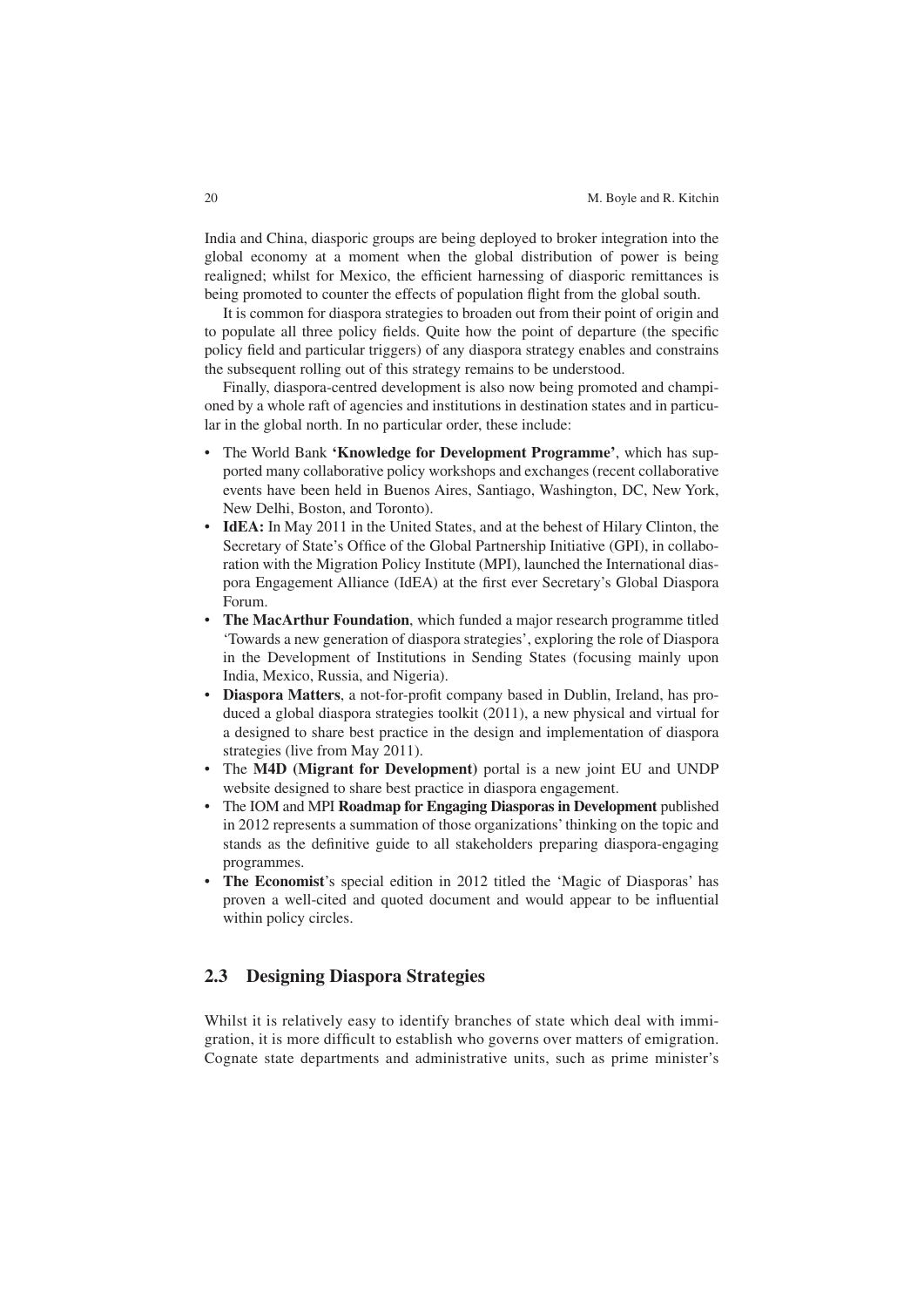offices, departments of foreign affairs, home affairs, heritage and culture, education, trade, and enterprise and development agencies, devise and implement solutions to emigration problems normally in an ad hoc and isolated way. Gamlen (2008) develops the useful notion of the 'emigration state' to capture the totality of the work these range of state actors perform.

 A key challenge facing states interested in pursuing diaspora engagement policies is how best to use, augment, and develop their existing emigrant state apparatus. According to Agunias and Newland ( 2012 ), among the options adopted to date include the creation of brand new ministry level diaspora institutions, the establishment of hybrid ministries where diaspora engagement is a core brief, the introduction of subministry level institutions, the buttressing of consular and embassy networks, the erection of new regional or local diaspora engagement agencies, and the mobilization of foundations and advisory councils. In turn these institutions have sought to scale up the diaspora–homeland relationship, at one end of the spectrum by manufacturing fresh new connections and at the other by invigorating existing transnational relations.

 Within Ireland, the Irish Abroad Unit, a division within the Department of Foreign Affairs, seeks to promote joined-up thinking and coordination across branches of the state, for instance, with respect to the diasporic relevant work of Enterprise Ireland, the Industrial Development Agency, the President's Office, the Department of Education, the Irish tourist authority, and other departments within the state. With respect to the policies of these agencies, the motif of the Irish state is 'let a thousand flowers bloom', with the state at best 'lightly incubating' existing initiatives or seeding new initiatives. The Irish schemes are slowly transferring to more managerialist interventions, especially with regard to accountability and transparency of spending, but there remains an underlying inclination to leave diaspora organizations and networks to run themselves, providing only minimal resources (basic funding, advice, speakers, etc.) and only when an organization or network needs to be re-energized and requires the short-term backing of the Irish state.

 A key weakness of the Armenian state in the years immediately following independence from the Soviet Union was the lack of capacity within the state apparatus. Accordingly, across the early 2000s, there has emerged a concerted effort to build the Armenian state and undoubtedly the institutional capacity of the current state represents a momentous improvement on what the country inherited from the Soviet period. The limit of Armenia's prior weak institutional capacity is especially evident when one considers the capacity of the Armenian state to engage, lever, and harness diasporic resources and expertise. Part of the challenge of developing a diaspora strategy then has been the creation of institutional capacity and structures within Armenia capable of extending existing ties and establishing new relationships with the diaspora. Initially, this engagement was largely the preserve of the Ministry of Foreign Affairs and to an extent, the Ministry for Economy. More recently in 2008, a new Ministry of Diaspora was established. This ministry represents a dramatic development in state building in the sphere of diaspora engagement, a significant ramping up of what Armenia is capable of doing with its diaspora.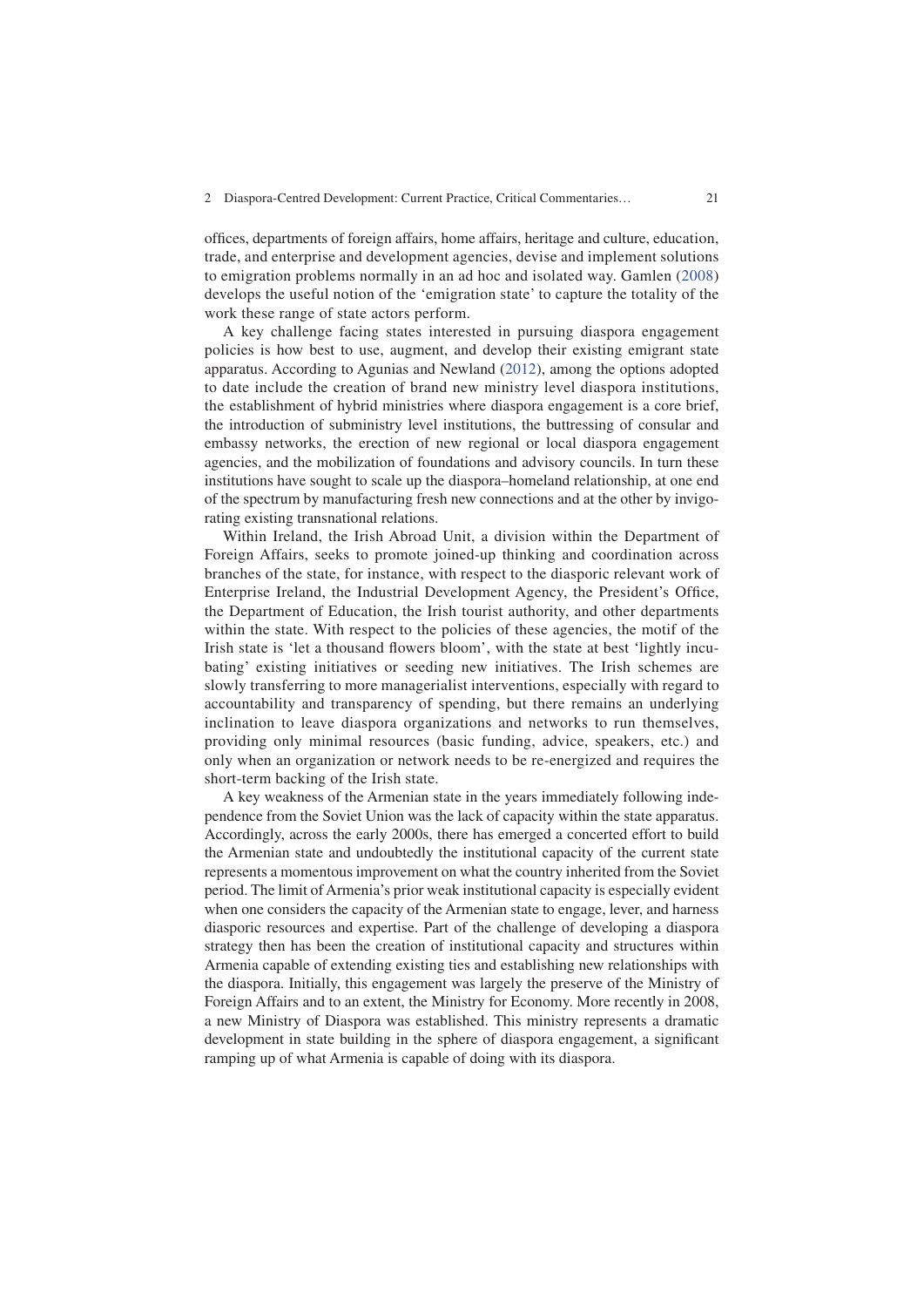India has a well-developed diaspora strategy, which is produced and managed by a dedicated Ministry of Overseas Indian Affairs (MOIA), which came into existence in May 2004 as the Ministry of Non-Resident Indians' Affairs. Within the terminology of the Indian state, this ministry has the status of a 'services' ministry. It is primarily responsible for all issues relevant to overseas Indians—comprising persons of Indian origin (PIOs) and non-resident Indians (NRIs)—which are not specifically allocated to other ministries/departments of the Government of India. Like Armenia, India has found it useful to erect a powerful and central state organ to oversee its ties with its diaspora and more specifically has adopted a highly interventionist posture. setting up schemes and managing programmes directly from New Delhi.

 The Scottish government's International Projects Division—instituted by and guided by its *International Framework* , published in 2008—seeks to promote joined-up thinking and coordination across branches of the state, for instance, with respect to the diasporic relevant work of Scottish Enterprise, Scottish Development International, and VisitScotland. Whilst the International Projects Division performs more as nimble and flexible coordinator than as a key actor itself, and seeks to bring a range of agencies behind the plan, the specific Scottish schemes tend to be highly managerialist in nature. Whilst important exceptions exist, in the Scottish case, the state functions largely as the lead player in proposing, managing, and reviewing schemes. Indeed, Scotland identifies itself as Europe's leading pioneer in the development of formal and systematic state-led diaspora strategies.

 New Zealand's diaspora strategy is coordinated and managed by *Kea New Zealand*, a not-for-profit organization which works in close relation with, but which exists independently from, government. As such, the New Zealand state operates with a light touch and has externalized diaspora strategizing. Kea was conceived and launched at the Knowledge Wave Conference in Auckland in August 2001. Initially funded through private philanthropy, it is now funded in descending order by the government (Ministry of Economic Development and New Zealand Trade and Enterprise), the private sector, sponsorship, service fees, and membership fees (both corporate and individual). It has four full-time regional managers in the UK (London), Australia (Sydney), North America (New York), and China (Shanghai) and 14 international chapters: Los Angeles, San Francisco, New York, Boston, London, Manchester, Paris, Amsterdam, Dubai, Shanghai, Sydney, Melbourne, Brisbane, and Vancouver.

 China's approach to its diaspora is being championed by the State Council's General Office of Overseas Chinese Affairs, the Standing Committee of the National People's Congress, and the Political Consultation Conference. Within the Communist Party, the Department of the Unification Front assumes primary responsibility. Whilst these various institutions promote dialogue with respect to how best to engage and cater for the overseas Chinese community, there exists no formal overarching diaspora strategy. Undoubtedly the objective of the Chinese authorities is to secure the loyalty of the overseas Chinese and to engender a sympathetic pro-Beijing, pro-socialist, but still modern and technologically aware diaspora. In spite of its centralist reputation, much of what the Chinese state does is mainly designed to support initiatives led by diasporic communities and to provide a macro- economic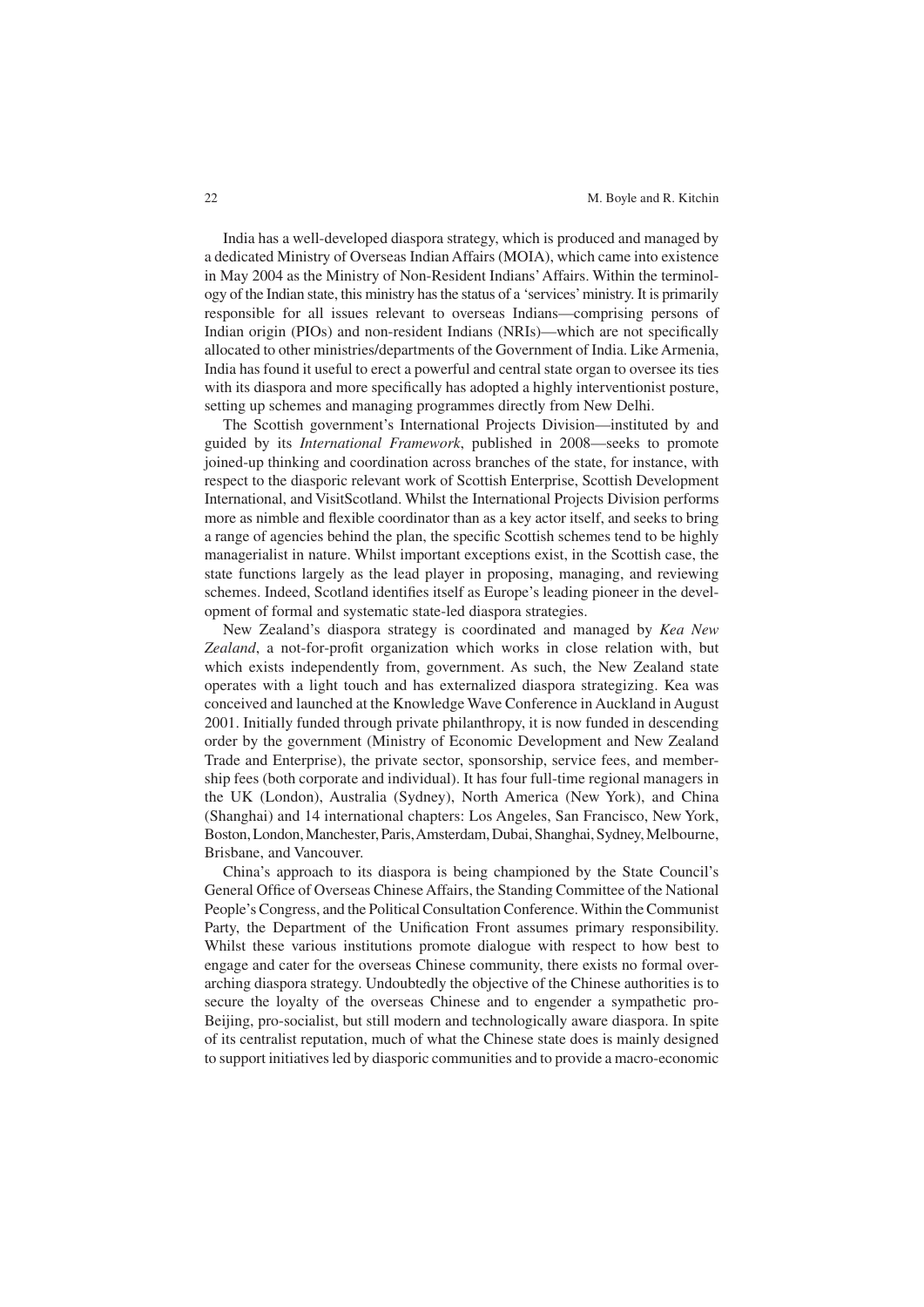regulatory framework which incentivizes diasporic engagement. And more regional diaspora strategies have emerged, nested inside this national framework.

 What these administrative arrangements (whom within states are charged with responsibility and how they exercise this responsibility) reveal is that there is no one-size-fi ts-all approach to formulating and implementing a diaspora strategy, nor should there be. There are very good reasons as to why countries have adopted different approaches, related to the nature and history of their state institutions; the scale, nature, timing, and geography of their diaspora; prior and actually existing relationships with their diaspora; the capacity of domestic private, public, and community organizations; and their geopolitical strengths, weaknesses, and challenges. Indeed, it is unlikely that any government would succeed in building relationships with its diaspora by copying a model pursued by another, though that is not to say

[AU5] that they cannot and should not learn from others. The important point is that a diaspora strategy need not take the form of, or be best served by, neither (a) a highly centralized or highly dispersed set of responsibilities and actors nor (b) a formalized, top-down, bureaucratically regulated, and managerialist blueprint or, on the contrary, a bottom-up, grass roots, diaspora-initiated, and anarchic strategy. Rather a strategy should be developed in a manner that is sensitive to the context in which it will operate and that is most likely to succeed in its aims.

#### **2.4 Diaspora and Development: Impacts and Projects**

 How do diasporas impact upon the development of sending states from afar? It is possible to propose an analytical framework through which the effects of migration on development might be apprehended. A total of six categories of impact are identified. Diaspora can serve as donors, investors, knowledge networks, brain gain, markets, and ambassadors. Recognizing these spheres of influence, governments are beginning to build diaspora strategies, policies, schemes, and programmes to capture, enhance, and ramp up positive contributions in each case.

#### *2.4.1 Diaspora as Donors*

 Migrants can contribute to the welfare of their countries of origin as donors. There are at least two dimensions to this phenomenon: remittances and philanthropy.

Remittances can be defined as private or person-to-person transfers from migrant workers to recipients in the worker's country of origin. In 2010, worldwide remittance flows were estimated at \$440 billion, \$325 billion of which were transfers to developing countries (World Bank 2011). To compare, recorded remittances to developing countries were nearly three times the volume of official development assistance (aid), almost equivalent to flows of foreign direct investment (FDI), and almost four times the amount of private loans and portfolio equity (World Bank 2011 ).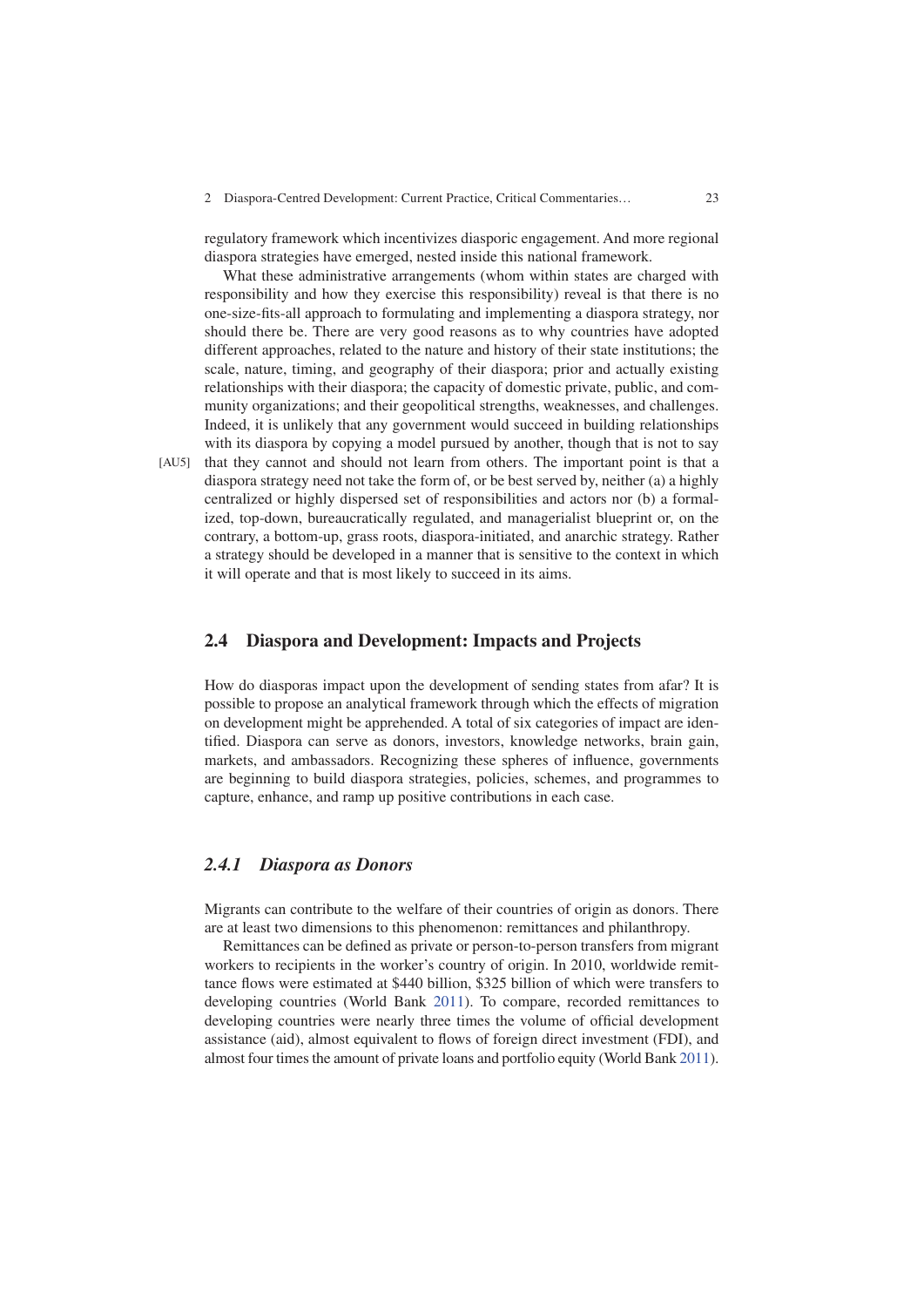The United States remains by far the largest source of outward flows, followed by Saudi Arabia, Switzerland, the Russian Federation, Germany, and Italy. In 2010, India, China, Mexico, the Philippines, and France were the top recipient countries (World Bank 2011).

 Currently, sending countries (iconic examples being Mexico and El Salvador) are attempting to increase gains from remittances through (a) lowering the cost of transfers and increasing their security; (b) extending transfer services to communities which are 'unbanked'; (c) encouraging collective remittances by providing migrant organizations with technical and organizational support, matching funds, marketing skills, and other business services; (d) stabilizing exchange rates; (e) encouraging more productive uses of remittances; and (f) improving the functioning of the market for remittance services.

Philanthropy can be defined as the private and voluntary donation of resources for charitable and public good. In order of numerical importance, philanthropic giving is coordinated and promoted by private and voluntary organizations (PVOs), religious organizations, corporations, foundations, volunteer citizens, and university and college alumni associations (Hudson Institute 2010).

Johnson (2007) has drawn attention to diaspora philanthropy as an important subset of all philanthropic giving (see also Newland  $2010$ ). She identifies two types of diaspora philanthropy, which she terms diaspora associations and diaspora foundations. Diaspora associations are organizations run by and for diaspora groupings who provide philanthropic support directly and indirectly to their members; the most famous example would be the hometown association (HTA) model, especially as managed in Mexico. Diaspora foundations are generally established to facilitate charitable giving to a specific country/region of the world (normally the homeland) and include such foundations as the American India Foundation, the Ireland Funds, the Atlantic Philanthropy, the Ayala Foundation, the Brazil Foundation, Give to Colombia, and Give2Asia.

[AU6]

Aikins, Sands, and White (2011) claim that the diaspora contribute to philanthropy, especially by providing direct gifts of cash, stock, or property; by making wills and bequests; by promoting specific projects and acting as mentors to them; by encouraging governments to create more conducive conditions for giving, particularly in relation to the taxation environment; and by investing in capacity building in non-profit organizations, thereby assisting the non-profit sector to adopt best practice in novel and increasingly important practices such as venture philanthropy, social entrepreneurship, and philanthrocapitalism.

#### *2.4.2 Diaspora as Investors*

 Diasporas can invest in capital markets in countries of origin and can route foreign direct investment to their homelands. Diasporic members can fuel capital markets (portfolio investment) through holding deposit accounts, securitizing remittance flows, providing transnational loans, buying diaspora bonds, and supporting diaspora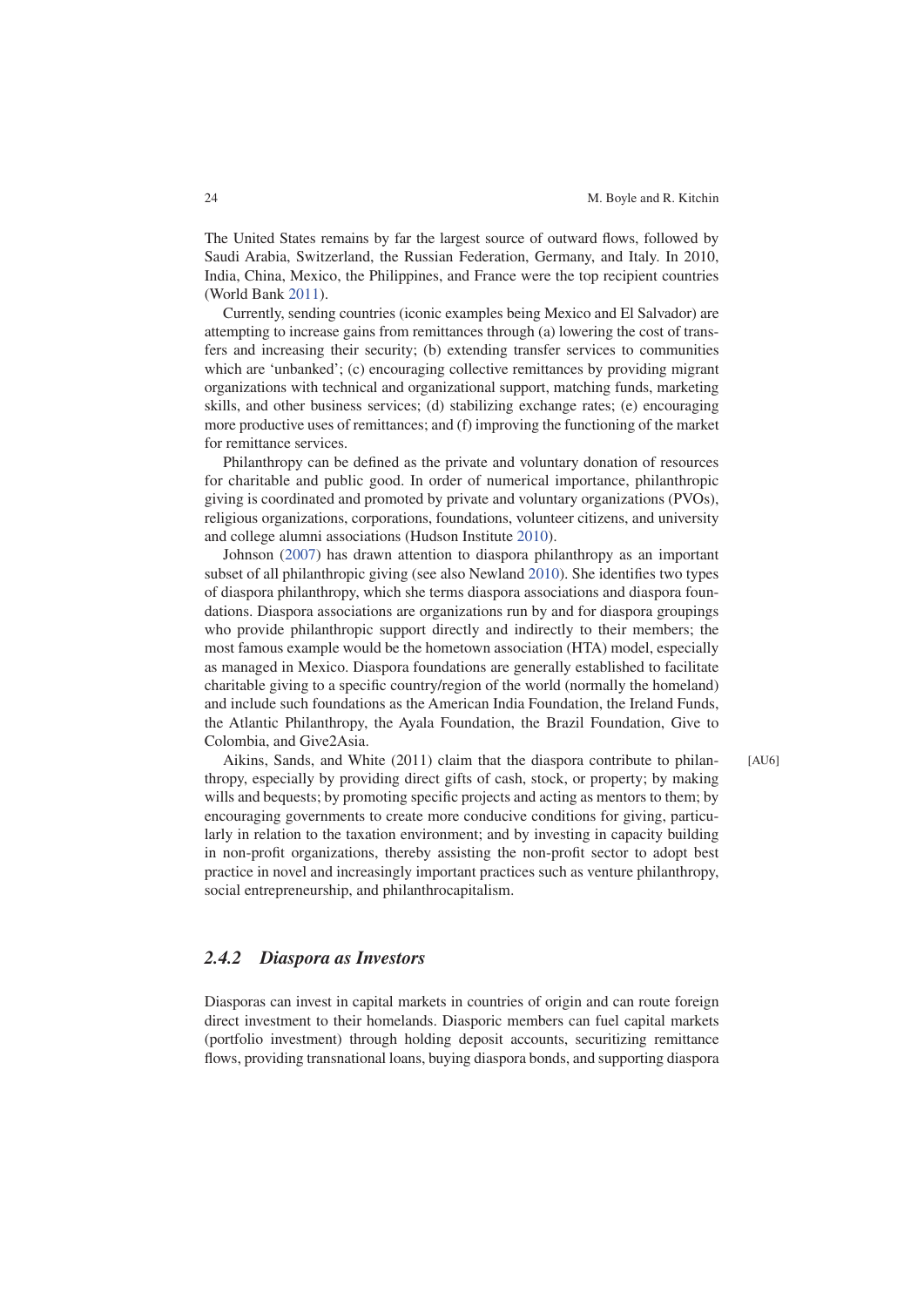mutual funds (Terrazas 2010a). Institutions most affected are banking institutions, pension funds, insurance companies, and government treasuries. Diasporic members can invest in homelands as senior executives in TNCs, venture capitalists, investors, and outsourcing contracts to SMEs in countries of origin.

China and India are examples of countries which have benefited enormously from diaspora investment. In China's case the so-called bamboo networks have been of particular importance, investing into the Pearl Delta and other parts of mainland China from Hong Kong, Singapore, Australia, Canada, and the United States in particular. The role of Indian entrepreneurs in Silicon Valley in the transferring of technology and the subcontracting of work to Indian companies is also of note. In addition, since 1951 Israel has issued bonds specifically targeted at, but not restricted to, diaspora groupings. Over US\$ 1 billion in bonds is issued each year. Moreover, established in 1993, Yozma is a scheme designed to create joint venture capital funds between the state of Israel and foreign investors, in particular Israeli diaspora members. Meanwhile, the Ameria Group, led by Russia-based Armenian billionaire Ruben Vardanyan, has invested in Armenia companies and now has assets of over US\$500million in Armenia.

#### *2.4.3 Diaspora as Knowledge Networks*

 Diaspora communities can provide soft support to public, private, and community organizations in sending states, by enhancing the knowledge base of indigenous actors and assisting those actors to procure accelerated global command and control capabilities.

 Much of the recent excitement over the power of diaspora knowledge networks has stemmed from Saxenian's (2006) pioneering work on ethnic communities in Silicon Valley—Chinese, Indian, Taiwanese, Israeli, and more recently Armenian who are exploiting their localized social and business webs and tying them into homeland public and private initiatives. Serving as brokers or mentors or gatekeepers, diasporic communities can provide information and guidance on topics as varied as market opportunities, intellectual property rights, upskilling, tax and accountancy regimes, labour law, company law, language needs, ICT, and marketing. They can also serve as a conduit of technological know-how and a channel of technological knowledge transfer.

 Most diaspora knowledge networks are relatively new, perhaps less than a decade old, and rely heavily on internet technologies, especially social networking media. Networks vary in their institutional origins (some have grown organically whilst others have been manufactured by homeland states), governance and source of funding (one or other or all of state, NGO, and privately run and financed), sector (some are professional networks which are not sector specific; others are targeted towards specific sectors), and geographical extent (some have regional headquarters and chapters in many countries of the world; others are based only in a single country). Some countries privilege a single network; others benefit from the presence of a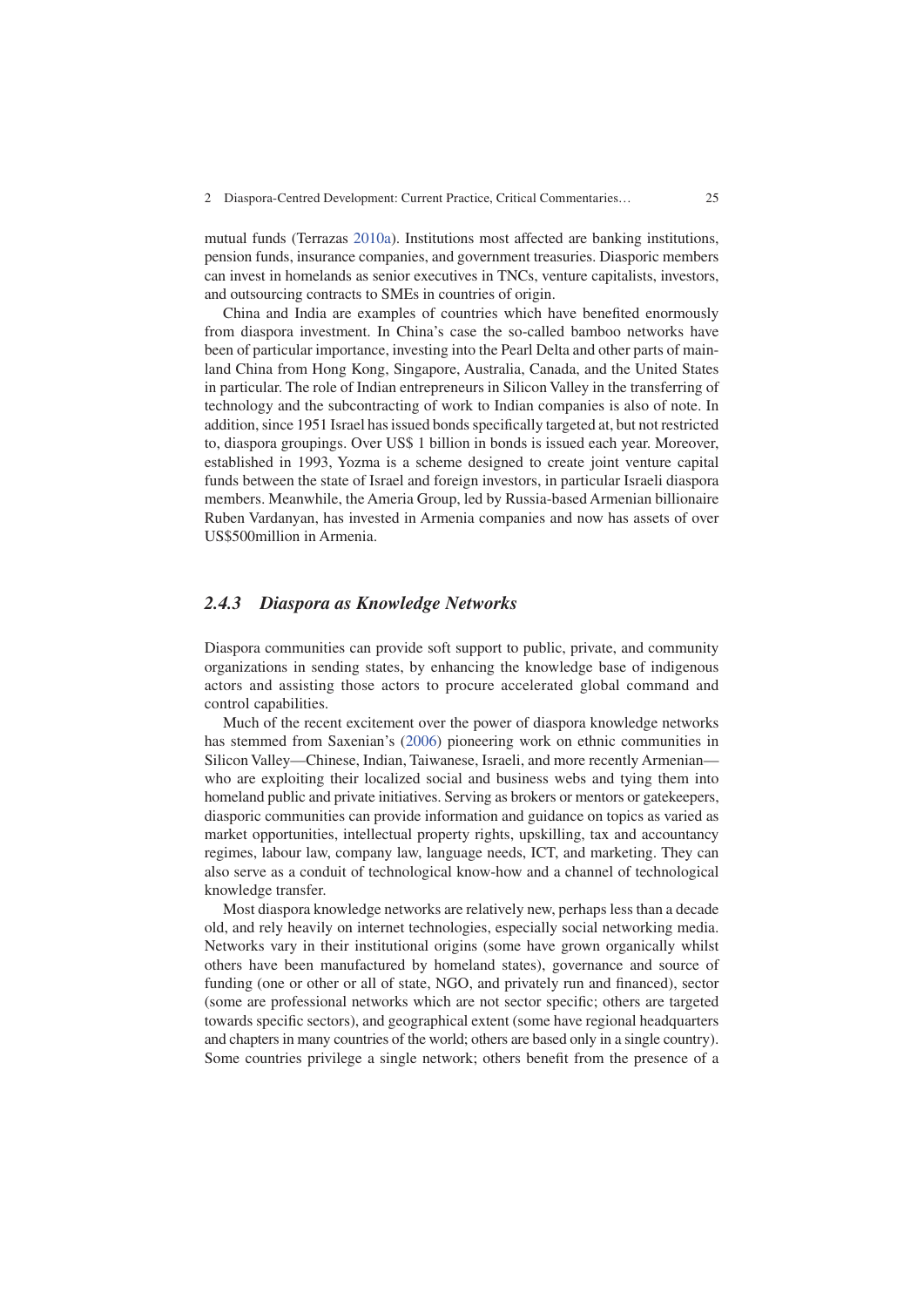range of different networks. Examples of the various types and functions of networks can be witnessed in GlobalScot (Scotland), ChileGlobal (Chile), Kea New Zealand (New Zealand), Advance (Australia), Asia Pacific Irish Business Forum (Ireland), The Indus Entrepreneurs (India), and ArmenTech (Armenia).

#### *2.4.4 Diasporas as Markets*

 Diaspora populations can also serve as markets for sending countries, as consumers of domestic goods and nostalgia products, and in particular as tourists.

 Tourism is now the world's fourth largest industry. Return visits by diasporic populations to homelands constitute an unquantified but significant section of this lucrative market. According to Agunias and Newland (2012), diaspora tourism includes a broad spectrum of return visits incorporating medical tourism, businessrelated tourism, heritage (or 'roots') tourism, exposure or 'birthright' tours, education tourism, VIP tours, and peak experience tours. The consumption practices of diaspora tourists differ from that of all tourists and tend to generate especially high levels of demand for often labour-intensive or artisanal products. As a consequence, diaspora tourism has the potential to impact particularly favourably on local businesses and local communities. The tourist sector also provides opportunities for diasporic populations to invest in tourism facilities and to open new and perhaps less well-known tourist destinations to wider audiences.

For Agunias and Newland (2010), the central policy challenges presented by diaspora tourism include providing technical support throughout the value chain; easing the flow of people and goods across borders (in particular through user- friendly visa schemes); supporting research, training, and policy development for diaspora tourism, trade, and heritage sites; supporting diaspora-specific marketing and branding efforts; and identifying opportunities for high value-added trade and tourism investments. Examples of recent high-profile diaspora tourism initiatives include Scotland's 'Homecoming Scotland 2009' event and Ireland's 'The Gathering 2013'.

## *2.4.5 Diaspora as Brain Gain*

 Diasporic populations can promote brain gain through permanent and less permanent forms of return movements.

 Programmes designed to encourage brain incubation or circulation remain an important part of some countries' engagement with their diaspora. There exist numerous schemes in such countries as Scotland, Ireland, China, Croatia, Thailand, Canada, Germany, and the Netherlands to reconnect overseas scientists with home, either through return migration or through visiting fellowships. Wang, Zweig, and Lin  $(2011)$  provide a profile of the case of China in particular, a country with an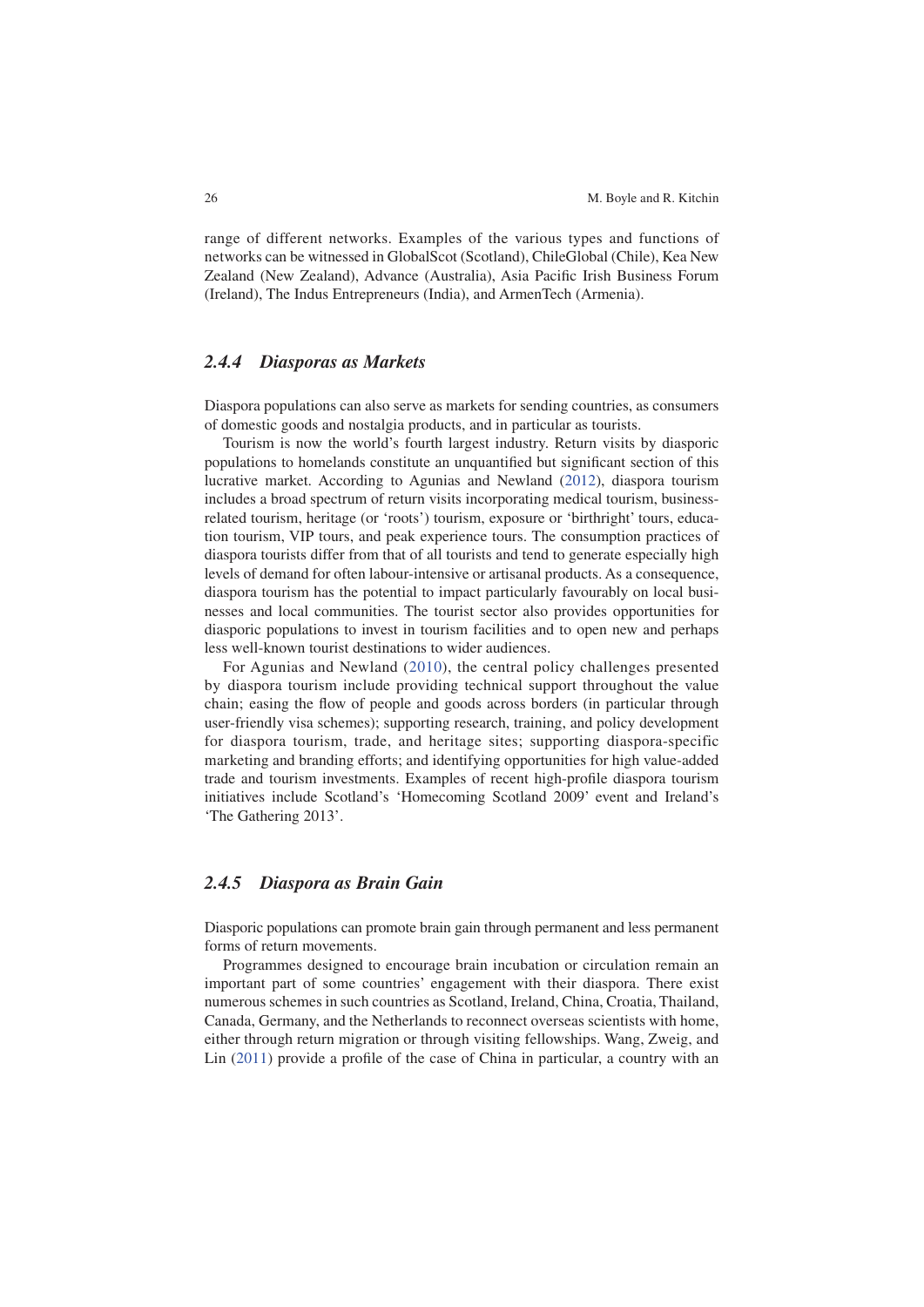established reverse brain drain strategy. Terrazas (2010b) also provides a useful overview of programmes which seek to harness the energy of diasporic volunteers even if only for a brief duration. At the supranational scale, the United Nations' Volunteer Programme (UNVP), the International Labour Office' TOKTEN (Transfer of Knowledge Through Expatriate Nationals) initiative, and the International Organization for Migration's (IOM) Migration for Development in Africa (MIDA) scheme attempt likewise to fuse the diasporic appetite to volunteer with schemes designed to lubricate temporary return. Governments can promote volunteering schemes to promote short-term assistance in countries of origin by skilled diaspora volunteers and youth diaspora volunteers, especially in relation to the support of vulnerable populations, the provision of skills that are in short supply, and to assist in the administration of aid, not least following a natural or a human-induced disaster.

#### *2.4.6 Diaspora as Ambassadors*

 Advocates, activists, agitators, and ambassadors within diasporic communities can exploit their knowledge, contacts, linguistic skills, and cultural insights to promote peace and security in their homelands and to enhance the strategic, diplomatic, and foreign policy objectives of their countries of origin.

 Of course there exists much debate over the extent to which diasporas contribute more to conflict and political anarchy in homelands than to conflict resolution and progressive statecraft (Shain and Barth 2003). But Brinkerhoff (2009) argues that it is no longer possible to view diasporas as mere adjuncts to homeland conflicts and provides a valuable summary of the conditions in which diaspora might serve as 'conflict entrepreneurs', 'competing interests', or 'contributors to stability and development'.

Ireland, for instance, has benefited from advocacy work conducted by its diaspora. Once a contributor to conflict and an impediment to peaceable relations between Britain and Ireland, the Irish diaspora has emerged as a powerful partner for peace. In the 1990s, for instance, Irish America worked closely with the Clinton administration in the United States and political parties in Northern Ireland to make important contributions to the Northern Ireland peace process. Subsequently, it has played a role in channelling investment into Belfast, Derry, and border regions to buttress peace building.

 Canada's role as a global immigrant magnet and leading proponent of multiculturalism, and the important subset of Canadians abroad who are naturalized Canadians, has provided that country with a fundamentally unique resource. In the Canadian Department of Foreign Affairs and International Trade (DFAIT) concept of the 'global citizen', Canada has an opportunity to harness its diaspora for geopolitical ends (The Mosaic Institute and Walter and Duncan Gordon Foundation 2011 ). The concept of the 'global citizen'—incorporating as it does all constituencies in Canada with resources which might help the country enhance its global activities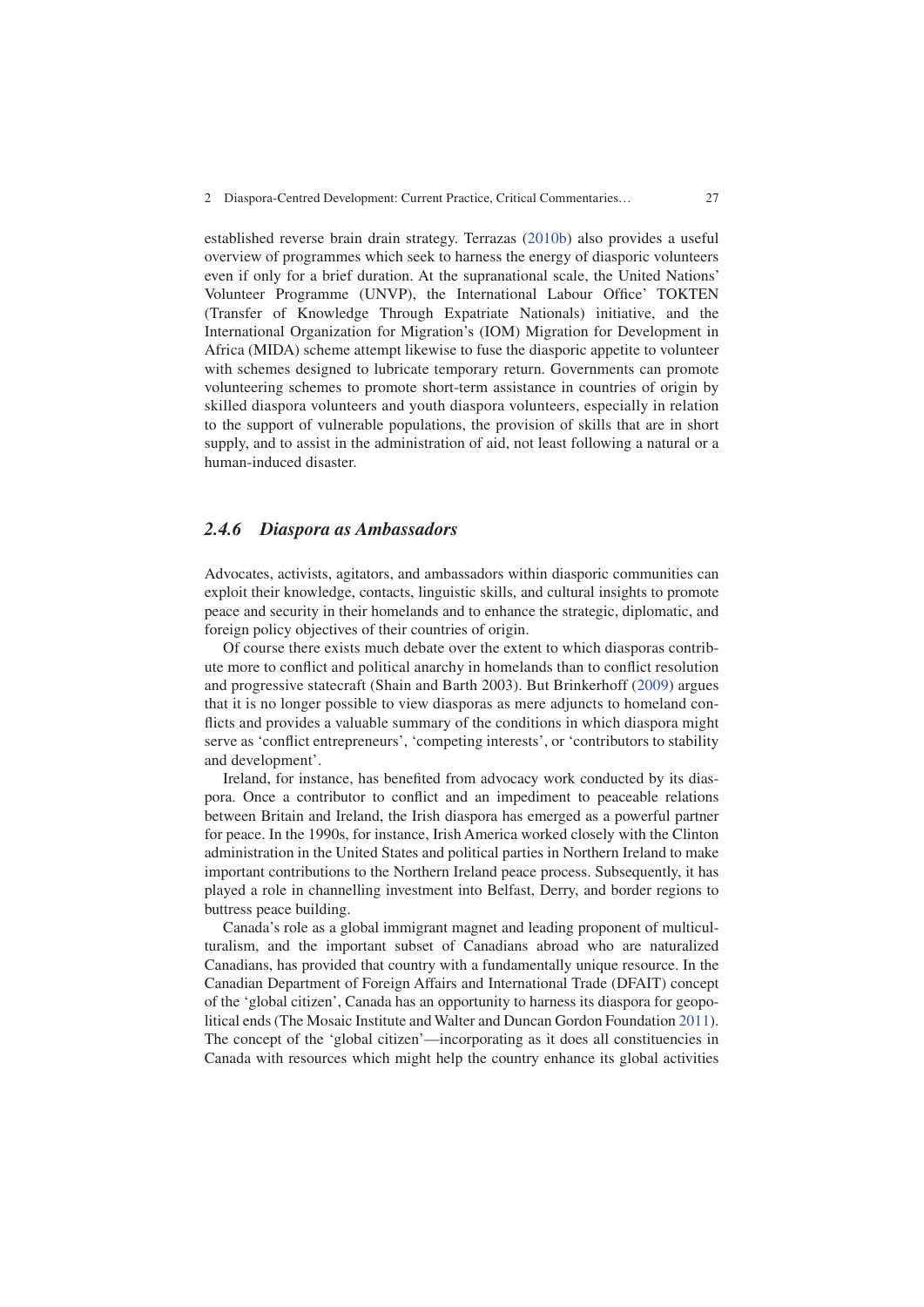and relations (including other countries' diaspora in Canada, whether naturalized or not, and Canadian-minded populations overseas, whether Canadian citizens or not and whether naturalized or Canadian born)—significantly broadens the populations with which diaspora strategies might conceivably engage.

## **2.5 Emerging Strands of Critique**

Undoubtedly, the diaspora for development agenda has proliferated without significant critical introspection and commentary. This is not altogether surprising; this agenda has enjoyed a certain celebrity status of late and as with many zeitgeist concepts, advocates and proponents have displayed certain kind of blind loyalty. But sufficient time has now elapsed and experience garnered to be able to raise a number of critical questions that merit further rumination and scrutiny. Here we point to six lines of critique which would appear to be emerging as of particular concern: the neglected intellectual bases of the agenda, the degree to which an unhelpful cottage industry has surfaced around it, the extent to which the concept of the diaspora is being mobilized wittingly or unwittingly to include and exclude certain communities, the failure to think through how citizenship rules might affect and be affected by diaspora-centred development, the extent to which the multiple stakeholders involved in diaspora strategies are being aligned, and, finally, the question of who development benefits, where, how, and why.

#### 2.5.1 The Intellectual Deficit

The diaspora for development agenda would appear to lack firm intellectual foundations and roots within both the migration and the development studies literatures. This intellectual deficit in part derives from the fact that there exists no consensus within either the migration or the development studies literature as to how contemporary 'diaspora' and 'development' might best be theorized as separate entities let alone together. It also has its origins in the fact that the agenda has demanded a conversation between migration experts and scholars of development and each constituency has been forced to learn anew an entirely new intellectual tradition. This conversation has proven painful and is only in its infancy. The consequence has been the overwhelming tendency to date for research to be policy and consultancy oriented.

[AU7]

Perhaps, Larner  $(2007)$  and Gamlen  $(2012)$  have made the greatest progress by attempting to study diaspora strategies as instruments of neoliberal economic development strategies. To the extent that there is merit in this argument, a political discussion then follows. Liberals and neoliberals who view development in terms of competition within the global capitalist economy might celebrate diaspora strategies as a new source of global competitive advantage. Given that diaspora networks have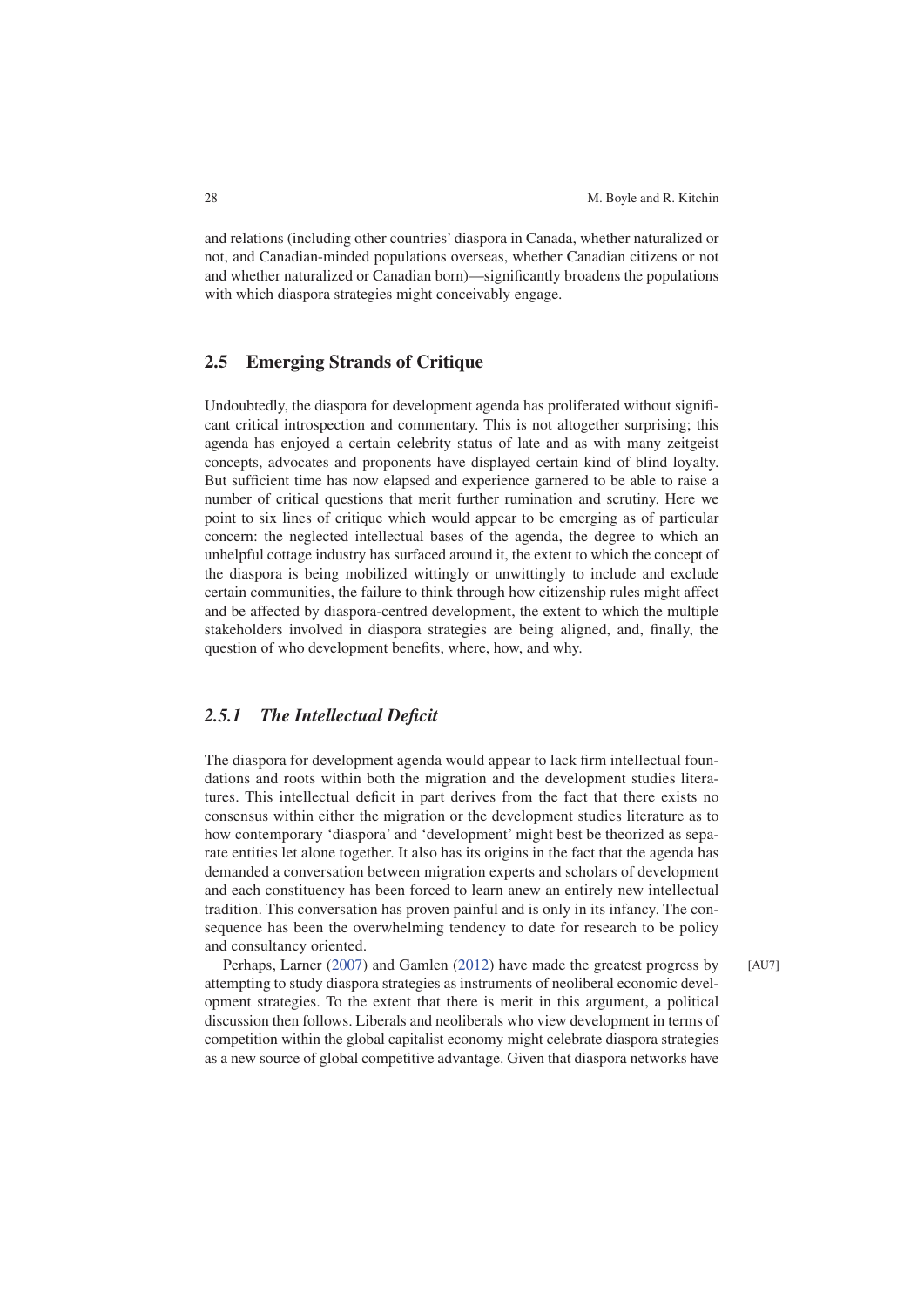the potential to broker weaker nations into the global economy, these networks might even be said to be contributing to a more equitable and flatter world. More critical accounts, including variants of world systems analyses and dependency theory, in contrast might point to the importance of histories of world capitalist expansion, colonialism, post-colonialism, and neocolonialism. Diaspora strategies might be said to be a distraction, yet another western-centric concept of development which is failing to address the root causes of underdevelopment and poverty. Indeed, diaspora strategies might be approached as promoting forms of governmentality in both the diaspora and the homeland which are designed to discipline and cultivate neoliberal subjects. Diaspora strategies inculcate cultural values which are designed to support the hegemony of the contemporary global capitalist economy.

 Others again point to the recent development of third way philosophies of development, paying attention to the need to build community capacity and social capital in developing nations as an alternative to both free market capitalism and overly muscular 'nanny states' (Faist 2008). Here, the role of diaspora organizations and networks might be approached in terms of their capacity to furnish communities with forms of cultural, social, economic, and political capital which help them to help themselves. Neither the market nor the state can develop societies; only active citizens and fortified community capacity can create sustainable development. The role of the state is to create conditions in which social capital might prosper and diaspora strategizing represents one domain in which the incubation of effective social capital is possible.

 Some suggestive theoretical strands exist therefore. But to what extent can the diaspora for development agenda simply be appropriated and rendered intelligible within the terms of say existing approaches and their mutants? Alternatively, would reading this agenda through the lens of existing theoretical and conceptual traditions not obfuscate the novelty and originality of the forms of development the agenda is promoting? If so, what kinds of new theoretical and conceptual schema might be appropriate, and how might these schema contribute to and enrich thinking within the fields of migration and development studies and practice?

# *2.5.2 The Cottage Industry*

 The diaspora for development agenda is an agenda on the rise. Like any idea whose time has come, however, it has opened up a 'career space' which a number of commentators, politicians, business leaders, civil servants, conference organizers, consultancy firms, and academics have been only too glad to fill. The consequence is that many constituencies now have a personal stake in the agenda and are building biographies which are dependent upon its proliferation. A political economy of the very idea of diaspora for development has emerged. A circuit of people and ideas has surfaced that has steadily developed into a trade of sorts. In such circumstances, there is a danger that hype may triumph over reality and disproportionate claims may be pedalled.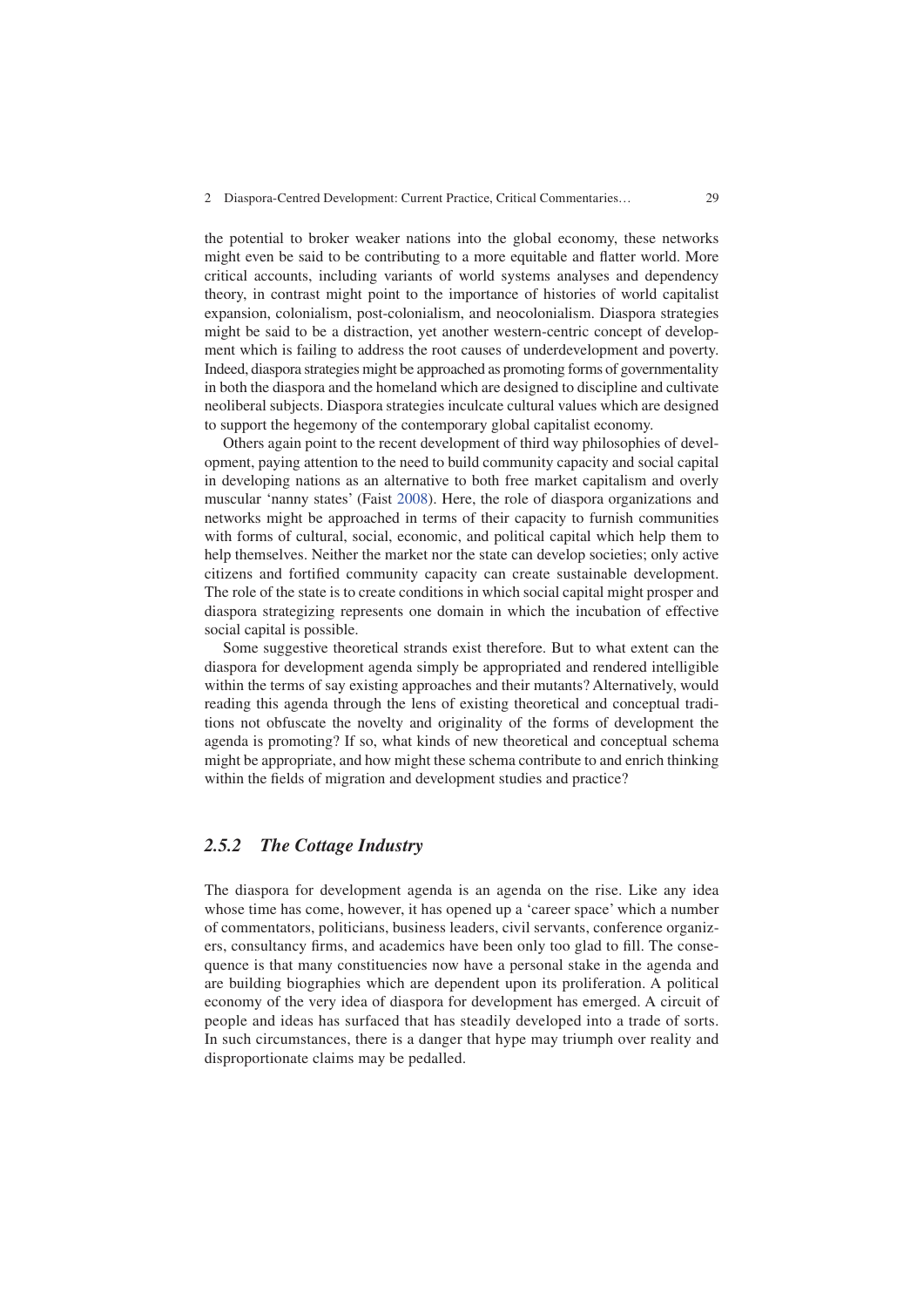Kuznetsov (2011) builds a case in support of a 'new generation of diaspora initiatives' which are better equipped to harness diasporic groupings in the building of institutions in sending states. Kuznetsov's desire to rethink and refocus practice is rooted in reservations he has concerning the unwarranted pomp, fanfare, and associated coterie that appears to be clustering around diaspora strategies. In too many cases, ill-defined and overly broad diaspora constituencies are being engaged; wasteful, unnecessary, and ineffective centralized blueprints and bureaucracies are being imposed on an already crowded landscape of purposeful and effectual organic transnational relations; and diaspora strategies are becoming all-consuming ends in themselves. For Kuznetsov, there is a pressing need to adopt a new, *pragmatic* approach. Kuznetsov calls for a purposeful reorientation of effort, in which diasporic elites are engaged only in so far as these movers and shakers can contribute meaningfully to the achievement of specific, finite, concrete, and strategic national objectives.

 To what extent and in what ways is a political economy of the very idea of diaspora for development emerging? Who is pedalling this idea, through what means, and towards what ends? Who is benefiting from the rise of this agenda? How are proponents advocating and policing the agenda? Is the current shift of people, resources, effort, ideas, and institutions necessary and proportionate given the scale of development added endeavour might bring?

# *2.5.3 The Chosen Few*

 The concept of diaspora has a long and complex genealogy. Of course for some, the idea refers exclusively to the forced migration of those rendered vulnerable or victims as a consequence of a natural or human disaster. Much of this historical resonance has dissipated. Many diaspora strategies now identify their target audience to include all expatriates who have scattered from the home state for a range of reasons and/or who feel emotionally connected to their place of origin. But by widening the definition arguably diaspora strategies have fashioned a concept which is flexible enough to be capable of excluding as well as including certain communities.

 An asset for a successful diaspora strategy is a loyal and motivated diaspora, willing and minded to contribute to national development. To this end, some countries promote short-term visits designed to energize future diasporic leaders and which will sow the seeds for a lifelong commitment and loyalty. Examples are the Taglit-Birthright Israel and MASA programmes, which repatriate Jewish youth to Israel, and the Know India Programme. Countries may also provide specific services relating to cultural identity. For example, India has set up a statesponsored genealogy service, 'Tracing Roots', which engages a private company (Indiroots) to construct a family tree for a small fee. Similarly, the Lithuanian government funds Lithuanian schools to teach the Lithuanian language and cultural heritage to the descendants of Lithuanian emigrants. Some nations also make use of national honours and awards systems to build diasporic loyalty by recognizing

[AU8]

30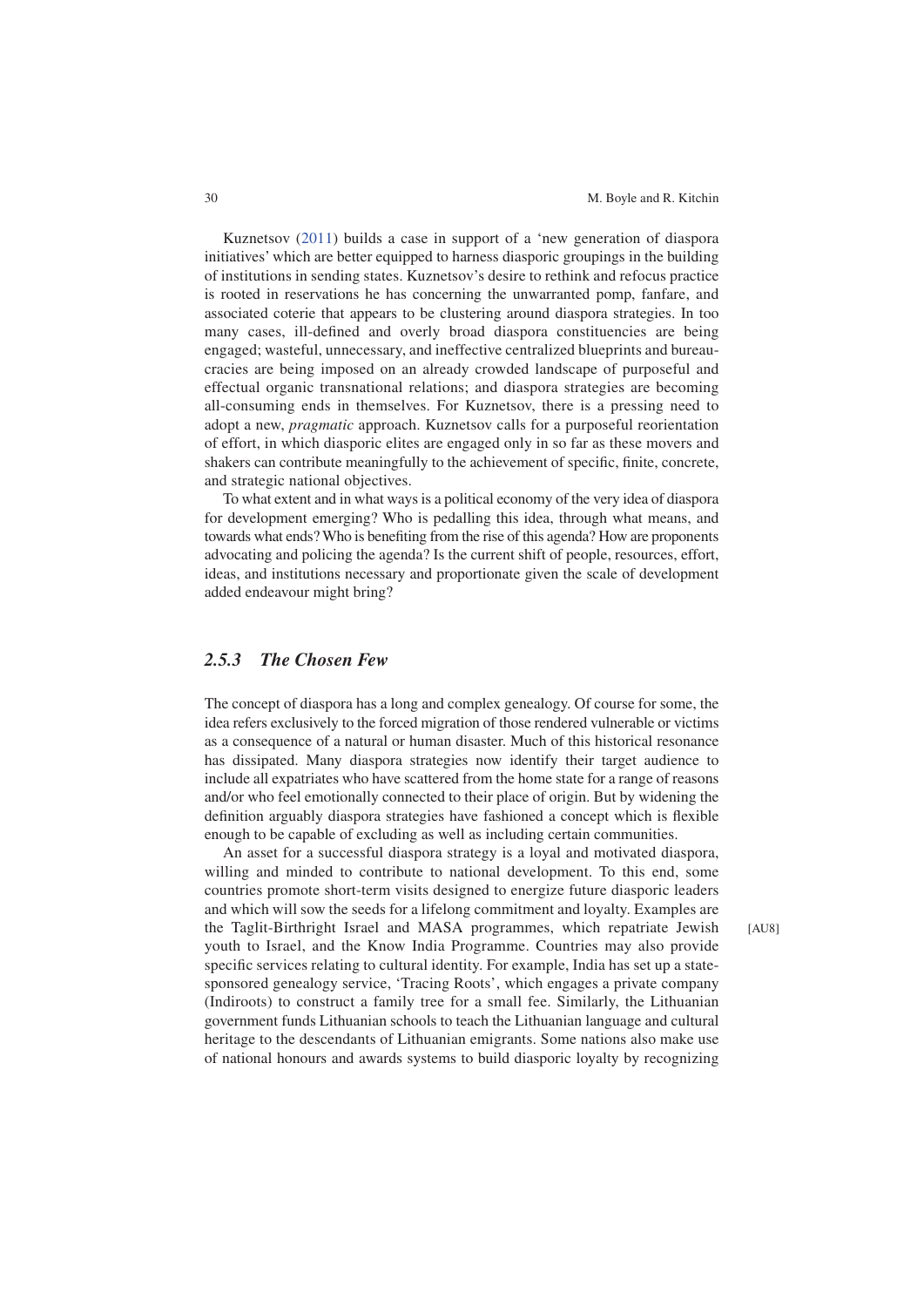the contribution of individual diaspora members to the homeland and to society in general. For example, since 2003, the President of India has presented the Pravasi [AU9] Bharatiya Samman (recognition of non-resident Indians) awards to up to 20

members of the Indian diaspora, the highest civilian honour which can be bestowed on overseas citizens. In 2006, KEA New Zealand started the World Class New Zealand Awards to honour New Zealanders who had made significant international contribution in different spheres. Some countries have also set up formal arrangements of consultation with their diasporas. For example, Jamaica has established the Jamaican Diaspora Advisory Board. Its members are elected and it meets twice a year to discuss diaspora matters. [AU10]

 There is great virtue in schemes such as these. But it could be argued that projects designed to build the diaspora are calling to the fore only a narrow group of invented or imagined communities. And like all imagined communities of the nation, some people may get to be more included than others. Certainly Ho (2011) is of the view that diaspora strategies invent ideas of diaspora and in so doing approach, valorize, and incorporate only a subset of overseas migrant communities. The risk is that only diaspora elites capable of delivering development for sending states will be prioritized. Moreover perhaps only communities who sign up to particular narratives of the nation will be appealed to; minority communities, even if citizens of a nation, may be overlooked.

 Might diaspora strategies be said to be creating diaspora communities as much as engaging them? Which kinds of communities are diaspora strategies conjuring [AU11] up? Who is included and who is excluded? What are the social, political, cultural, and economic costs and consequences of the selective concepts and definition to diaspora which diaspora strategies are predicated upon.

## *2.5.4 The Citizenship Challenge*

To date, it might be argued that diaspora strategies have paid insufficient attention to citizenship rules. And yet citizenship rules clearly mediate the extent to which diasporic communities are able to contribute to their homelands and in turn are shaped by ongoing debates as to the extent to which diasporas can be approached both as a resource and as an obligation.

 The concept of citizenship has a long and fraught history, further complicated now by debate as to the legal status and associated rights and obligations sending governments might bestow on migrant populations. These rights and obligations incorporate civil (legal protection, guarantee of freedoms, security), political (voting and political participation), social (social security, education, housing, and health services),and economic (work and taxation) spheres. Fox (2005) and Bloemraad, Korteweg, and Yurdakul ( 2008 ) provide useful overviews of the implications of large-scale migration for traditional models of citizenship. The concept of dual citizenship would seem particularly important today: Dual or multi-citizenship refers to the ascription of various kinds of citizenship to migrants in both the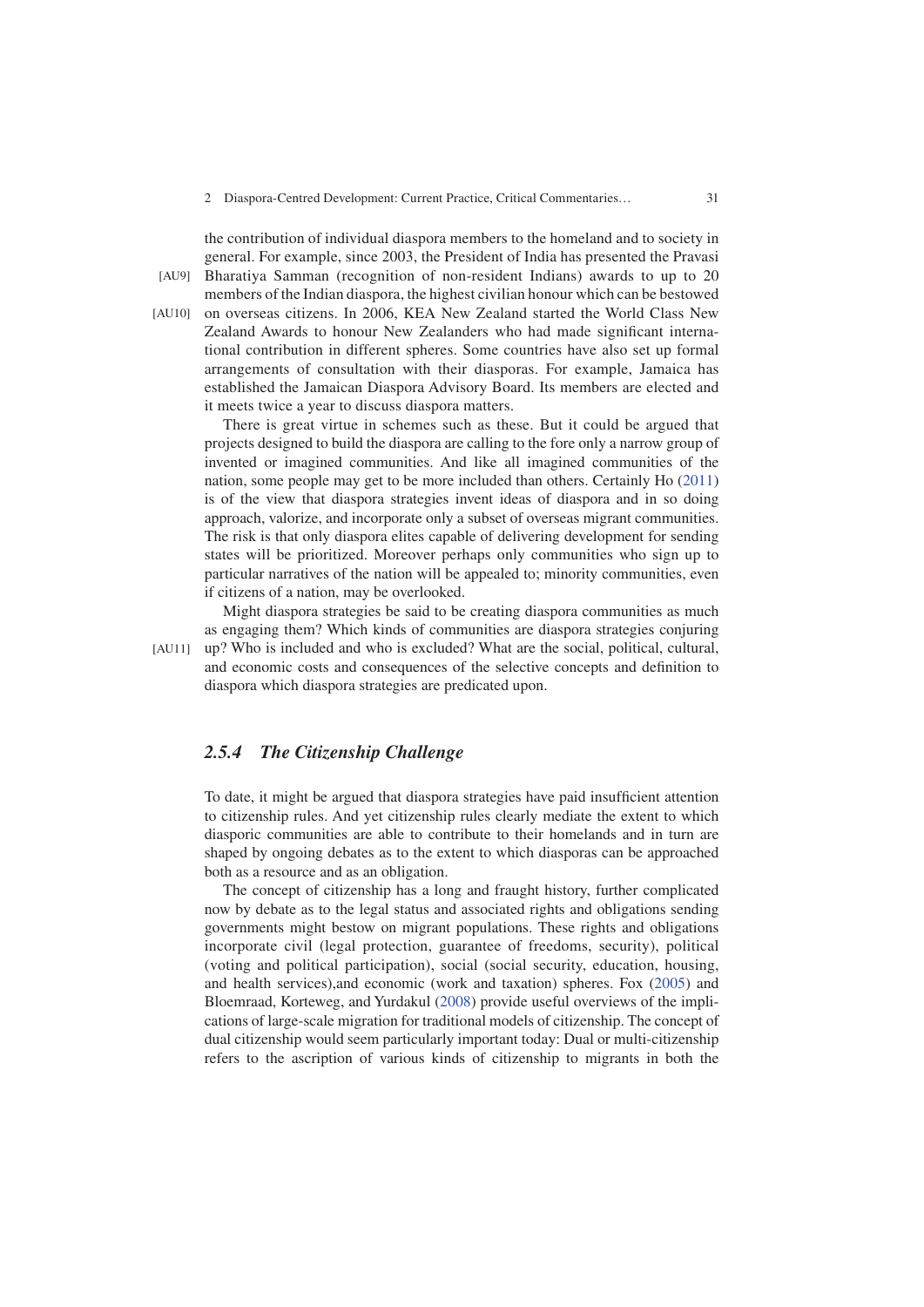sending country and one or more destination country. In the past decade, there has been a proliferation of countries who are now prepared to offer citizenship to migrants without requiring them to renounce or annul their citizenship status in their countries of origin (see Macklin and Crépeau 2010).

 For sending states, the question of extending citizenship rights to overseas groups risks exposing them to unmanageable fiscal pressures (commitments which are difficult to service), domestic political risks (allowing diasporic groups to shape election outcomes or gain access to services without taxation), and diplomatic and geopolitical strains (more porous borders, being seen to intervene on behalf of citizens in countries where that intervention is not welcome and is likely to breach important relations). But it is obvious that any project which seeks to build new relationships between sending states and diasporic populations will only be sustainable if both groups feel they have a meaningful stake in the project and will enjoy mutual benefits from ensuring its success. Countries around the world are wrestling with the problem of formulating progressive and yet secure, operational, and defensible dual citizenship policies, and few seem to have found a formula that might attract the accolade of best practice.

 How far do diaspora strategies create a new context for the writing and revision of citizenship rules? How are diaspora strategies enabled and constrained by existing citizenship arrangements? How might existing arrangements be modified so as to lubricate the contributions which the diaspora might make without losing sovereign control over national borders and exposing countries to undesirable risks?

#### *2.5.5 Stakeholder Disalignment*

 All too often it is assumed that diaspora strategies need to focus only in building relationships between sending states and diaspora populations. This focus is however too narrow. Diaspora strategies will fail if no effort is made to interact with and to engage key stakeholders both within sending states and within destination states.

 In fact, the role of global diasporas in the development of countries of origin is conditioned by (a) the development of an effective diaspora strategy in sending states; (b) the scale, history, geography, and dynamics of particular diaspora; (c) a range of public, private, and community stakeholders in sending countries; and (d) the external aid, trade, diplomatic, security, and immigration priorities of destination countries. There exists a unique nexus in each case and it is this unique nexus which mediates, energizes, brokers, and frustrates the contributions of diasporic groupings to homeland development differently in each case. Diaspora schemes which are successful and which are presented as exemplars of best practice are often predicated upon a strong collaborative alignment between sending state strategies, diaspora aspirations and agendas, and the priorities of destination countries. Diaspora schemes which are transferred from pioneers to adopters often enjoy more limited success because these adopters display lesser degrees of collaborative alignment. Novel diaspora schemes which are piloted in pioneering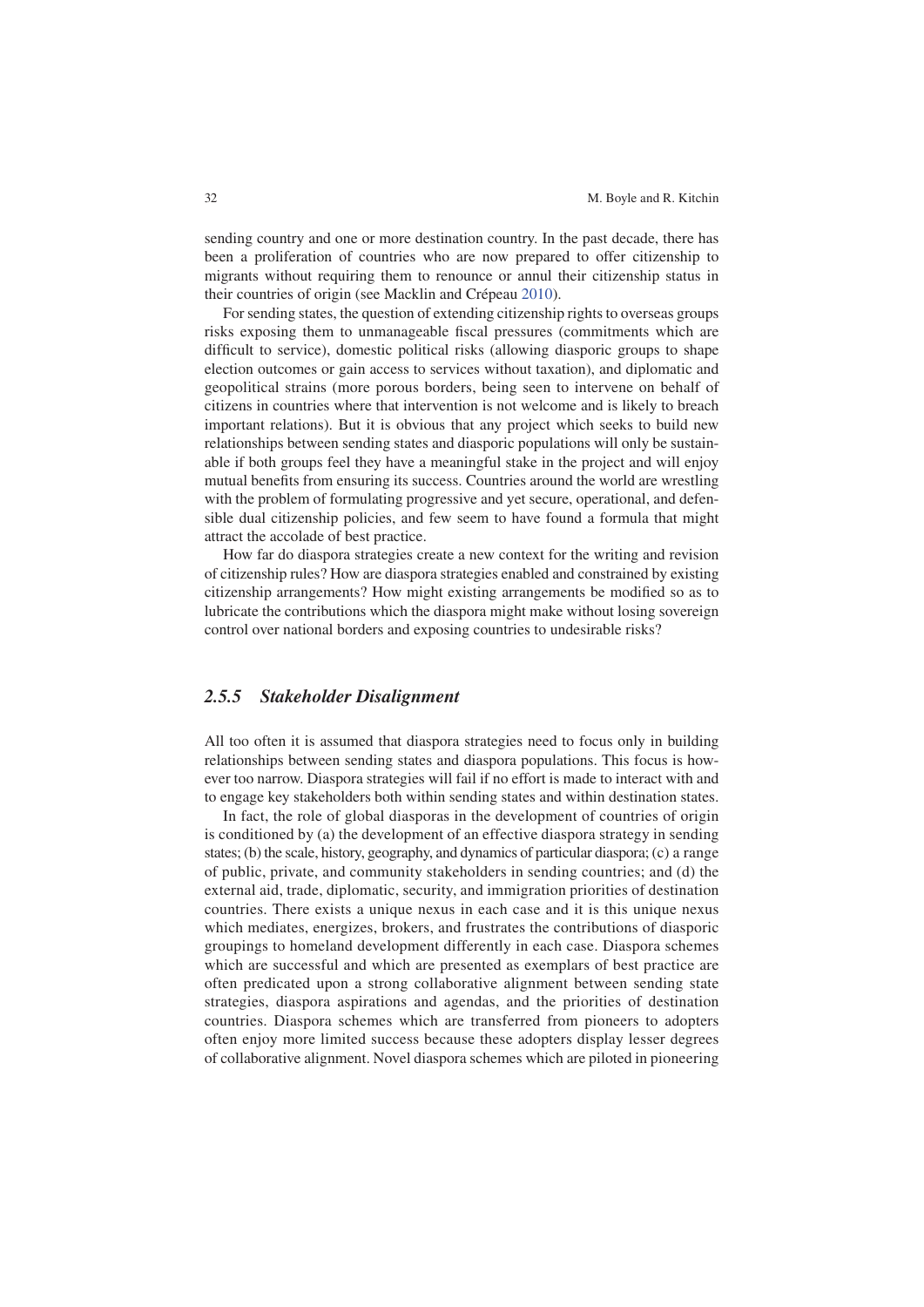countries often enjoy limited success because these pioneers display insufficient prior collaborative alignment to underpin successful implementation. Of course degrees of collaborative alignment and disalignment will vary not only between diaspora but through time.

 How far are diaspora strategies paying attention to the wider group of stakeholders they need to engage with? Are strategies failing not because they lack merit in their own design and resourcing but because they are failing to mobilize the range of stakeholders needed to bring success? How might diaspora strategies be made to align themselves more clearly with stakeholder groups?

# *2.5.6 Development, But for Whom?*

In part because of the novelty of the diaspora for development agenda, insufficient attention has been paid thus far to the forms of development which diaspora strategies promote. Development is always socially and spatially variable in its impacts and there is a need to better understand who benefits most, where, why, and how?

 Notwithstanding aspirational claims and lofty ambitions, it has to be remembered that research into the economic resources and opportunities which sending countries might procure from diasporic communities is only in its infancy. In the absence of research findings, reliance is often placed upon paradigmatic case studies, more often than not selected to promote the virtuosity of flagship initiatives. Early findings, however, point to mixed results.

Nielsen and Riddle (2007) examined why members of diaspora populations invest in their homelands. They observed that intra-diaspora cultural differences, support for diaspora organizations, and three types of investment expectations financial, social, and emotional—were key to understanding migrant motivations. Meanwhile Agrawal et al.'s (2010) study of the impact of emigration from India on domestic innovation within Indian companies concludes that innovation rates among returning Indian émigrés are no greater than among those who stayed put, that knowledge transfer from the Indian diaspora is not sufficient to offset the losses incurred by emigration, that diasporic knowledge transfer has greater benefits only for high value-added innovations, and therefore that skilled emigration has a generally harmful effect on the Indian economy. Leblang ( 2010 ) meanwhile provides evidence that even after controlling for intervening variables, connections between migrants residing in investing countries and their home country do influence patterns of global investment by reducing both transactional and information costs.

 There is a certain sense that diaspora strategies work most effectively for the existing elites in sending states and may as a consequence simply reproduce and intensify existing social and spatial inequalities. The haves most able to engage diasporic communities benefit most whilst the impoverished benefit least. Those communities based in regions with greater levels of development benefit whilst those dwelling in laggard regions fall further behind. Regional polarization widens. But this interpretation of the socio-economic footprint of diaspora strategies is at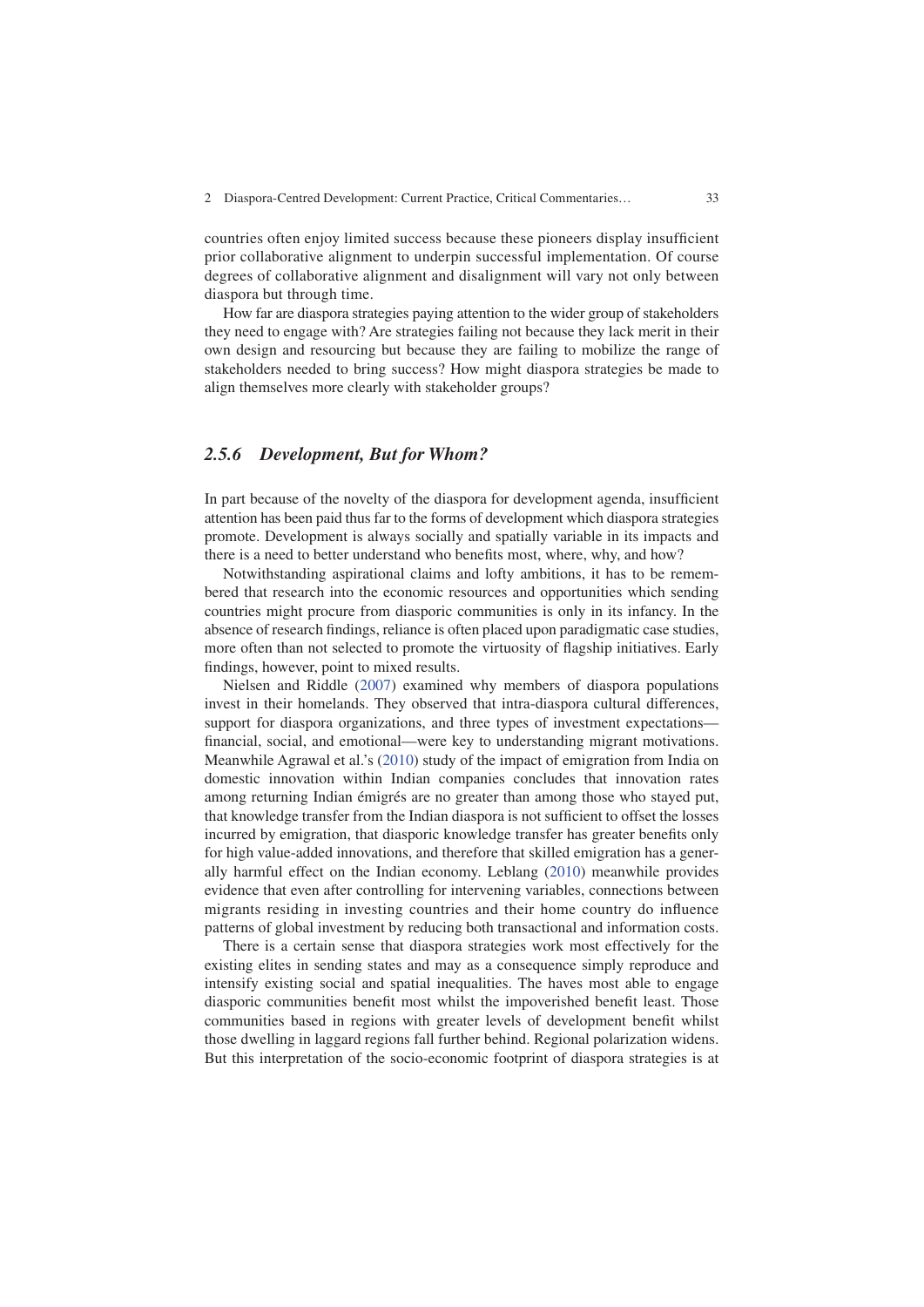best premature and may in fact be unnecessarily pessimistic. In a whole number of ways, and not just with respect to diaspora remittances and philanthropy, the development opportunities which diasporic populations bring percolate further and deeper into regions, cities, and communities than might be anticipated. In part this reach occurs because historically it is the most disadvantaged communities and regions which have witnessed the greatest emigration. When these emigrants engage with home, it is in part to their specific point of origin that they are drawn.

 What forms of development do diaspora strategies bring? Do these strategies merely serve to consolidate existing and ingrained social and spatial inequalities? If not why and in what ways might diaspora for development be said to be promoting more socially and spatially inclusive forms of development? Why kinds of interventions might contribute to the fortification of more progressive diaspora for development programmes?

# **2.6 Conclusion: Building Research Capacity for a New Generation of Diaspora-Centred Developments**

It is hoped that in so far as it has offered a status report on where the field is at today, and ruminated on important areas of emerging critical commentary, this chapter will serve as an introduction to the more detailed papers on specific schemes, challenges, case studies, countries, and problems which will follow.

 The diaspora-centred development agenda is important and has great potential. It is clearly here to stay. It is incumbent therefore upon the scholarly community to conduct research which will assist, develop, improve, and revise the diaspora strategies that are now being designed, implemented, and monitored. The research community has a role to play in the promotion of a new generation of more sustainable, equitable, effective, progressive, and inclusive diaspora for development programmes and initiatives.

 To this end, it is perhaps useful to conclude by drawing attention to the key competencies which the research community might need to develop, if it is to play a purposeful role into the future. These include:

- *Expanding interdisciplinary literacy:* The research community will need to develop a more secure intellectual and scholarly foundation for the claim that diaspora can positively assist in the development of sending states. This claim demands knowledge of a range of disciplinary perspectives. Researchers will need to gain a better interdisciplinary knowledge of the problem specifically with respect to the differing perspectives which exist in the disciplines of development studies, international affairs (not least this discipline's particular expertise in comparative studies), and migration studies.
- *Competency in the field of policy transfer:* To date, comparisons and policy exchanges have been insufficiently reflexive and ideas have circulated opportunistically and on occasions casually, carelessly, and inappropriately. In offering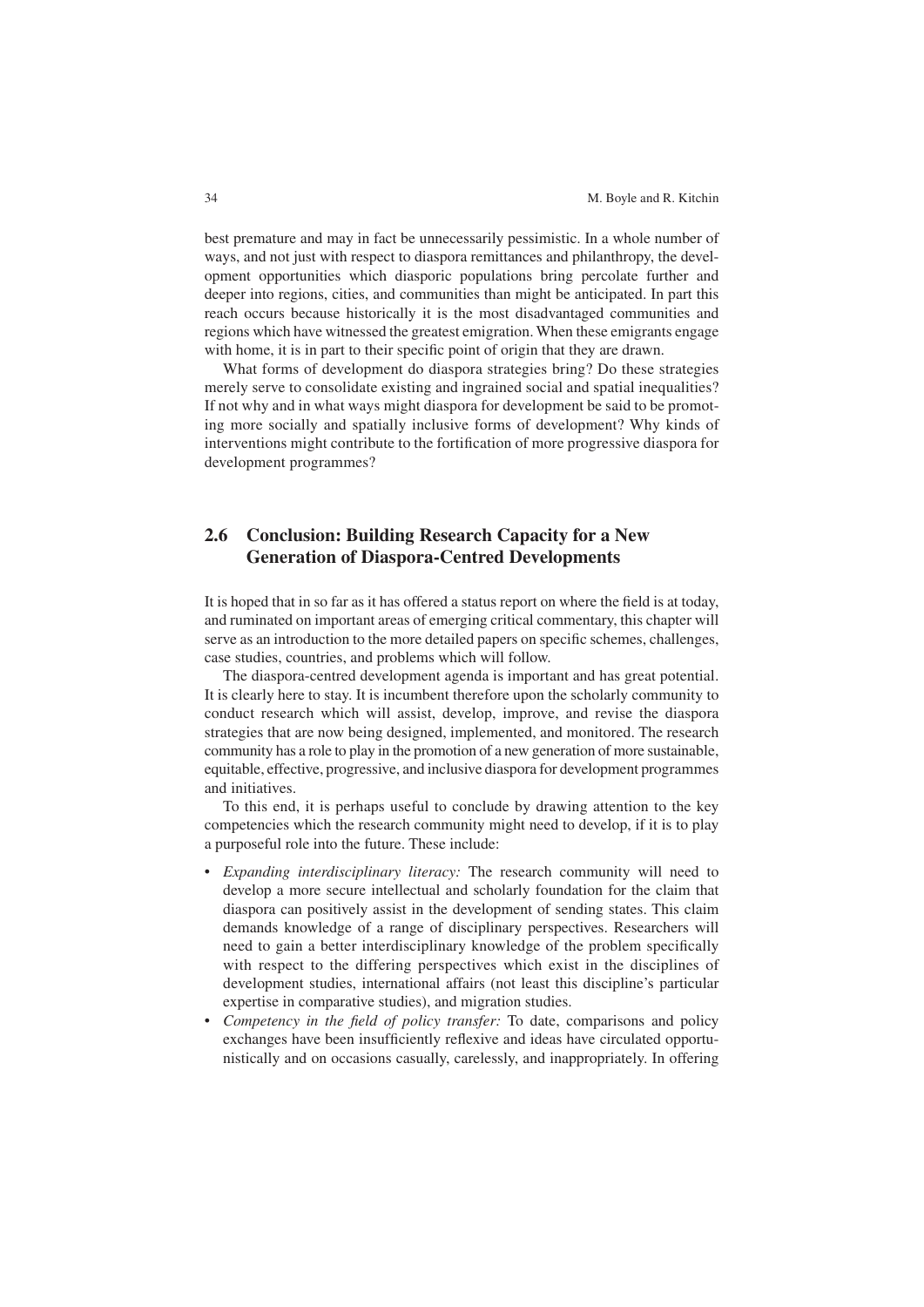policy prescriptions, researchers need to engage more effectively the large public policy literature on policy impact analyses and policy transfer in political science. Such engagement will improve the quality of the advocacy of particular models as best practice.

- *Methodological competency in new cultural settings:* There is a need to establish a wider set of methodological competencies. It is imperative that comparative research, and in particular field research, is undertaken in a wide range of challenging development and cultural environments, in Europe, in Central and South America, Africa, Asia, the Middle East, and Oceania. For instance, researchers need to upskill in conducting online surveys in cross-cultural contexts.
- *Research management skills and consortium building*: The scale and breadth of the research programmes that are required surpasses that which are routinely launched between research institutes. Exposure to high-level project manage-
- ment skills will be required to breed a new generation of PIs for large research programmes. Researchers will need to develop and extend international research networks and will need to establish a deeper presence in globally significant academic and policy networks. [AU12]
	- *Developing outreach skills and reach multiple publics*: The research community needs to sharpen its skill set regarding creating and disseminating applied and publicly useful knowledge to a wider range of actors beyond the academy. A new generation of public intellectuals with expertise in diaspora and development is needed.
	- *Capacity to educate both the general student body (as good citizens) and future leaders in the NGO/development sector*: Research-led teaching should introduce new graduate-level masters and PhD students—and, crucially, external partners
- who wish to attend CPD classes—to the fields of migration and development. [AU13]

# **References**  [AU14]

- Agrawal, A., Kapur, D., McHale, J., & Oettl, A. (2010). Brain drain or brain bank? The impact of skilled emigration on poor-country innovation. *Journal of Economics, 21* , 172–187.
- Agunias, D. R., & Newland, K. (2012). *Developing a road map for engaging diasporas in development: A handbook for policymakers and practitioners in home and host countries* . Washington: IOM, MPI.
- Aikins, K., & White, N. (2011). *Global diaspora strategies toolkit* . Dublin: Ireland Funds.
- Appadurai, A. (1997). *Modernity at large: Cultural dimensions of globalization*. Oxford: Oxford University Press.
- Bakewell, O. (2009). Migration, diasporas, and development: Some critical perspectives. *Jahrbucher f. Nationalokonomie u Statistik, 229* , 787–802.
- [AU15] Barkan, E. R. (Ed.). (2003). *Immigration, incorporation and transnationalism*. New Jersy: Transaction Publishers.
	- Bloemraad, I., Korteweg, A., & Yurdakul, G. (2008). Citizenship and immigration: Multiculturalism, assimilation, and challenges to the nation state. *Annual Reviews of Sociology, 34* , 153–179.
	- Boyle, M., & Kitchin, R. (2011). *A diaspora strategy for Canada? Enriching debate through Heightening awareness of international practice*. Vancouver: Asia Pacific Foundation of Canada.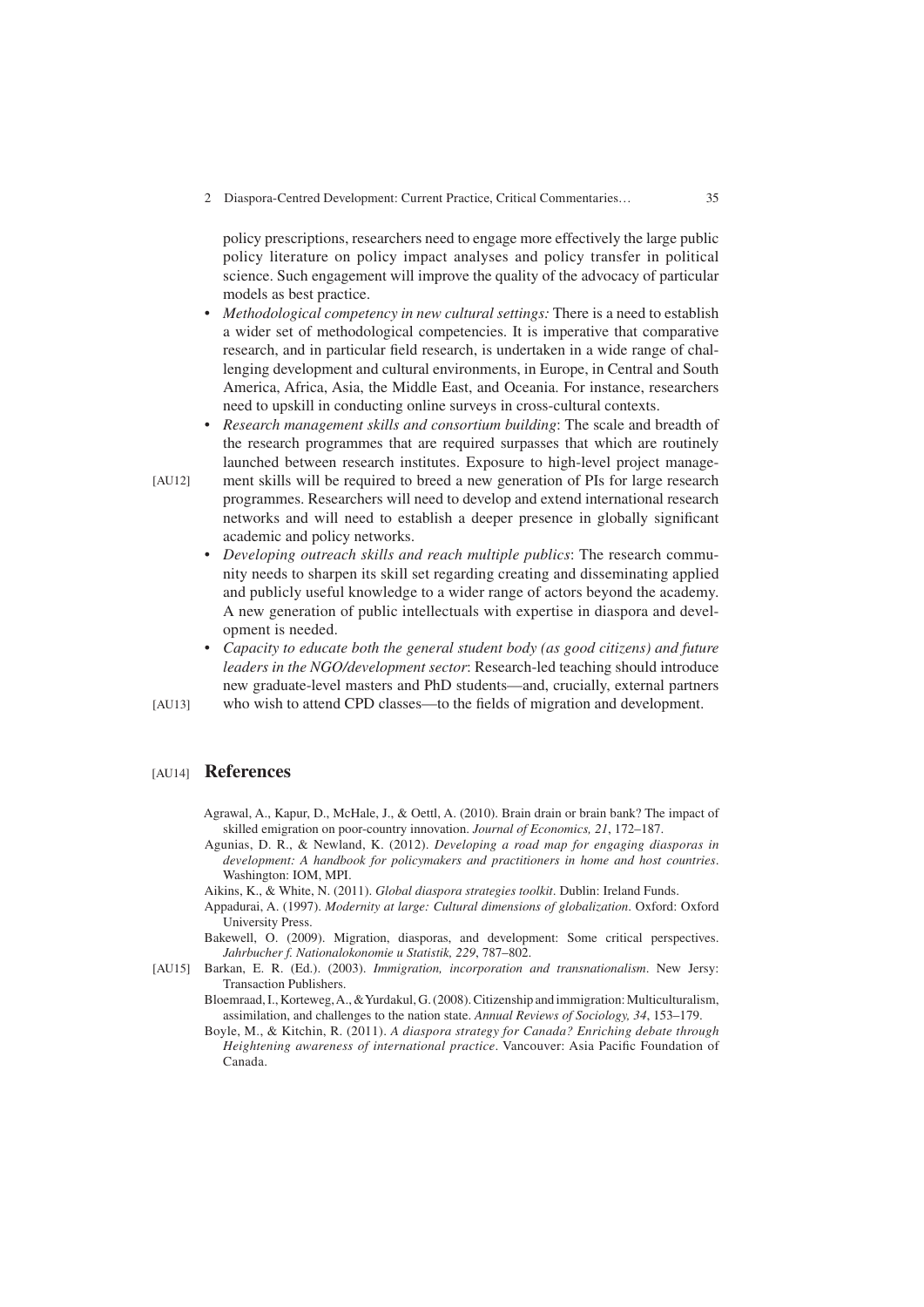#### M. Boyle and R. Kitchin

- Brinkerhoff, J. M. (2009). *Diasporas and conflicted societies: conflict entrepreneurs, competing interests, or contributors to stability and development?* Global effects and local dynamics of intra state conflicts international workshop, Jerusalem.
- Dewind, J., & Holdaway, J. (Eds.). (2008). *Migration and development within and across borders: Research and policy perspectives on internal and international migration* . Geneva: IMO.
- Faist, T. (2008). Migrants as transnational development agents: an inquiry into the newest round of the migration-development nexus. *Population Space and Place, 14* , 21–42.
- Fox, J. (2005). Unpacking 'transnational citizenship. *Annual Reviews of Political Science, 8* , 171–201. Gamlen, A. (2008). The emigration state and the modern geographical imagination. *Political*
- *Geography, 27* , 840–856. Gamlen, A. (2012). Creating and destroying diaspora strategies: New Zealand's emigration policies re-examined. *Transactions of the Institute of British Geographers* (Published Online April 2012). [AU16]

- Ho, E. (2011). 'Claiming' the diaspora: Elite mobility, sending state strategies, and the spatialities of citizenship. *Progress in Human Geography, 40* , 1–16.
- Hudson Institute. (2010). *The index of global philanthropy and remittances* . Washington: Hudson Institute.
- Johnson, P. D. (2007). *Diaspora philanthropy : Influences, initiatives, and issues*. Harvard: The global equity initiative.
- Kuznetsov, Y. (Ed.). (2006). *Diaspora networks and the international migration of skills How countries can draw on their talent abroad* . Washington, DC: World Bank Institute, WBI Development Studies.
- Kuznetsov, Y. (2011). *How can countries talent abroad help transform institutions at home* (Diaspora strategies toolkit). Dublin. [AU17]
- Lainer-Vos, D. (2010). Diaspora-homeland relations as a framework to examine nation building. *Sociology Compass, 4* , 894–908.
- Larner, W. (2007). Expatriate experts and globalising governmentalities: The New Zealand diaspora strategy. *Transaction of the Institute of British Geographers NS, 32* , 331–345.
- Leblang, D. (2010). Familiarity breeds investment: Diaspora networks and international investment. *American Political Science Review, 104* , 584–600.
- Levitt, P., & Jawroski, B. N. (2007). Transnational migration studies: Past developments and future trends. *Annual Review of Sociology, 33* , 129–156.
- Lowell, B. L., & Gerova, S. G. (2004). *Diasporas and economic development: State of knowledge* . Washington: Institute of the Study of International migration, Georgetown University.
- Macklin, A., & Crépeau, F. (2010). *Multiple citizenship, identity and entitlement in Canada* (IRPP study no. 6). Montreal: Institute for Research on Public Policy, University of McGill.
- Mosaic Institute and Walter & Duncan Gordon Foundation. (2011). *Tapping our potential: Diaspora communities and Canadian foreign policy* . Toronto: The Mosaic Institute and Walter & Duncan Gordon Foundation.
- Newland, K. (Ed.). (2010). *Diasporas: New partners in global development policy* . Washington: Migration Policy Institute.
- Nielsen, T. M., & Riddle, L. (2007). *Why diasporas invest in the Homeland: A conceptual model of motivation* . Washington: George Washington University.
- Ong, A. (1999). *Flexible citizenship: The cultural logics of transnationality* . Durham: Duke University Press.
- Piper, N. (Ed.) (2009). Rethinking the migration-development Nexus bringing marginalized visions and actors to the fore. *Population Space and Place Special, 15* Pages, 93–203.
- Pries, L. (1999). *Migration and transnational social spaces* . Aldershot: Ashgate.
- Saxenian, A. (2006). *The new Argonauts: Regional advantage in a global economy* . Cambridge, MA: Harvard University Press.
- Tarrow, S. (2005). *The new transnational activism* . Cambridge: Cambridge University Press.
- Solimano, A. (Ed.). (2008). *The international mobility of talent. Types, causes, and development impact* . Oxford: Oxford University Press.
- Terrazas, A. (2010a). *Diaspora investment in developing and emerging country capital markets: Patterns and prospects* . Washington: Migration Policy institute.